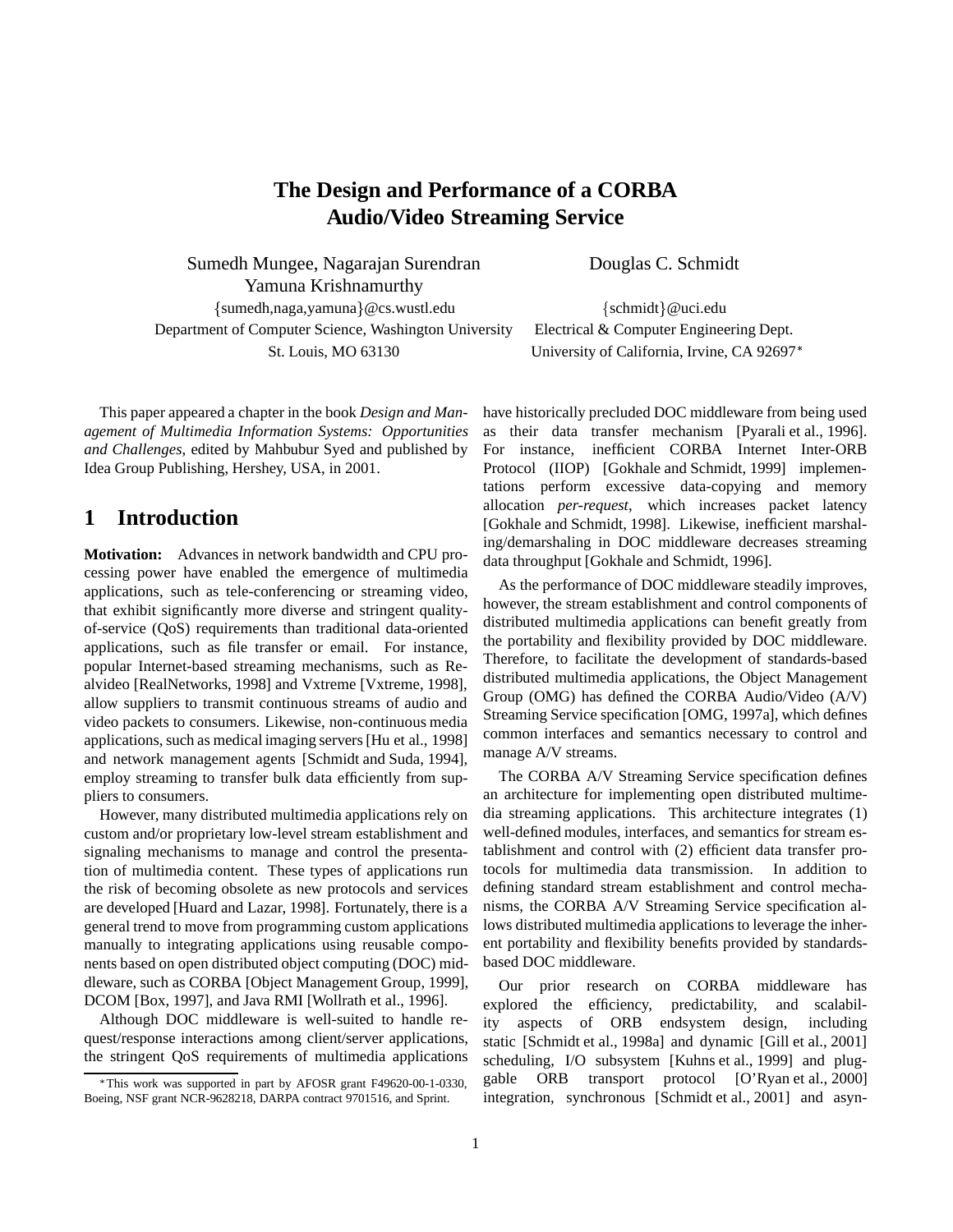

Figure 1: Layering of TAO's A/V Streaming Service Atop the TAO ORB Endsystem

chronous [Arulanthu et al., 2000] ORB Core architectures, event processing [Harrison et al., 1997], optimization principle patterns for ORB performance [Pyarali et al., 1999], and the performance of various commercial and research ORBs [Gokhale and Schmidt, 1996, Schmidt et al., 1998b] over high-speed ATM networks. This chapter focuses on another important topic in ORB endsystem research: *the design and performance of the CORBA A/V Streaming Service specification*.

The vehicle for our research on the CORBA A/V Streaming Service is TAO [Schmidt et al., 1998a]. TAO is a highperformance, real-time Object Request Broker (ORB) endsystem targeted for applications with deterministic and statistical QoS requirements, as well as best effort requirements. The TAO ORB endsystem contains the network interface, OS I/O subsystem, communication protocol, and CORBA-compliant middleware components and services shown in Figure 1.

Figure 1 also illustrates how TAO's A/V Streaming Service is built over the TAO ORB subsystem. TAO's real-time I/O (RIO) [Kuhns et al., 2000] subsystem runs in the OS kernel and sends/receives requests to/from clients across high-speed, QoS-enabled networks, such as ATM or IP Integrated [Internet Engineering Task Force, 2000b] and Differentiated [Internet Engineering Task Force, 2000a] Services. TAO's ORB components, such as its ORB Core, Object Adapter, stubs/skeletons, and servants, run in user-space and handle connection management, data transfer, endpoint and request demultiplexing, concurrency, (de)marshaling, and application operation processing. TAO's A/V Streaming Service is implemented atop its user-space ORB components. At the heart of TAO's A/V Streaming Service is its *pluggable A/V protocol framework*. This framework provides the "glue" that integrates TAO's A/V Streaming Service with the underlying I/O subsystem protocols and network interfaces.

**Chapter organization:** The remainder of this chapter is organized as follows: Section 0.2 illustrates how we applied patterns to develop and optimize the CORBA A/V Streaming Service to support the standard OMG interfaces; Section 0.3 describes two case studies that illustrate how to develop distributed multimedia applications using TAO's A/V Streaming Service and its pluggable A/V protocol framework; Section 0.4 presents the results of empirical benchmarks we conducted to illustrate the performance of TAO's A/V Streaming Service; Section 0.5 presents concluding results. For completeness, Appendix .1 outlines the intents of all the patterns applied in TAO's A/V Streaming Service; Appendix .2 summarizes the CORBA reference model and Appendix .3 illustrates the various point-to-point and point-to-multipoint stream and flow endpoint bindings implemented in TAO's A/V Streaming Service.

# **2 The Design of TAO's Audio/Video Streaming Service**

This section first presents an overview of the key architectural components in the CORBA A/V Streaming Service. We then summarize the key design challenges faced when developing TAO's CORBA A/V Streaming Service and outline how we applied patterns [Gamma et al., 1995, Buschmann et al., 1996, Schmidt et al., 2000] to resolve these challenges. Finally, we describe the design and performance of the pluggable A/V protocol framework integrated into TAO's A/V Streaming Service.

## **2.1 Overview of the CORBA Audio/Video Streaming Service Specification**

The CORBA Audio/Video (A/V) Streaming Service specification [OMG, 1997a] defines an architectural model and standard OMG IDL interfaces that can be used to build interoperable distributed multimedia streaming applications. Below, we outline the architectural components and goals of the CORBA A/V Streaming Service specification.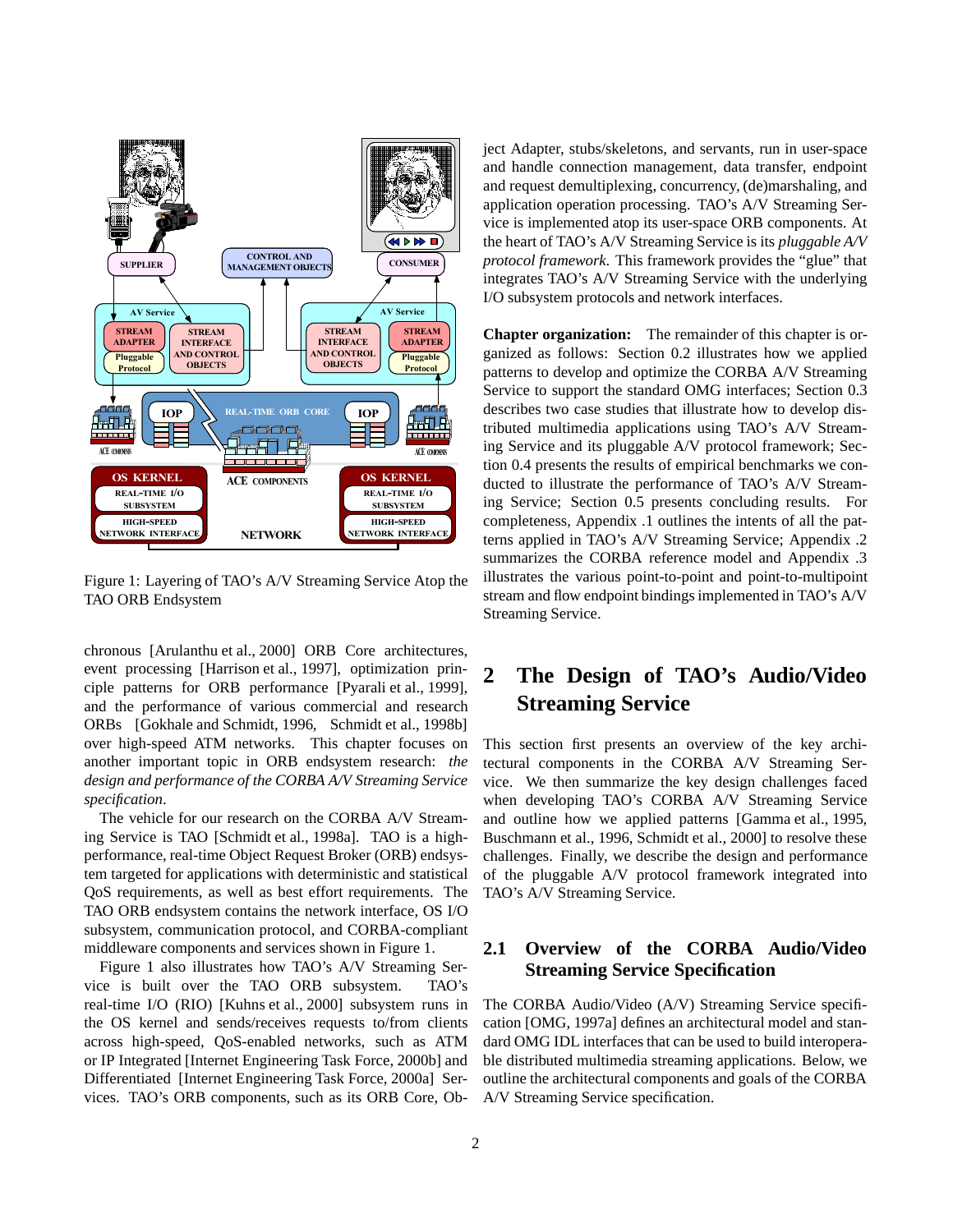## **2.1.1 Synopsis of Components in the CORBA A/V Streaming Service**

The CORBA A/V Streaming Service specification defines *flows* as a continuous transfer of media between two multimedia devices. Each of these flows is terminated by a *flow endpoint*. A set of flows, such as audio flow, video flow and data flow, constitute a *stream*, which is terminated by a *stream endpoint*. A stream endpoint can have multiple flow endpoints.

Figure 2 shows a *multimedia stream*, which is represented as a flow between two *flow endpoints*. One flow endpoint acts as



Figure 2: CORBA A/V Streaming Service Architecture

a source of the data and the other flow endpoint acts as a sink. Note that the control and signaling operations pass through the GIOP/IIOP-path of the ORB, demarcated by the dashed box. In contrast, the data stream uses *out-of-band* stream(s), which can be implemented using communication protocols that are more suitable for multimedia streaming than IIOP. Maintaining this separation of concerns is crucial to meeting end-to-end QoS requirements.

Each stream endpoint consists of three logical entities: (1) a *stream interface control object* that exports an IDL interface, (2) a *data source or sink*, and (3) a *stream adaptor* that is responsible for sending and receiving frames over a network. *Control and Management objects* are responsible for the establishment and control of streams. The CORBA A/V Streaming Service specification defines the interfaces and interactions of the *Stream Interface Control Objects* and the Control and Management objects. Section 0.2.3 describes the various components in Figure 2 in detail.

### **2.1.2 Synopsis of Goals for the CORBA A/V Streaming Service**

The goals of the CORBA A/V Streaming Service include the following:

**Standardized stream establishment and control protocols:** Using these protocols, consumers and suppliers can be developed independently, while still being able to establish streams with one another.

**Support for multiple data transfer protocols:** The CORBA A/V Streaming Service architecture separates its stream establishment and control protocols from its data transfer protocols, such as TCP, UDP, RTP, or ATM, thereby allowing applications to select the most suitable data transfer protocols for a particular network environment or set of application requirements.

**Provide interoperability of flows:** A *flow specification* is passed between two stream endpoints to convey per-flow information, such as format, network host name and address, and flow protocol, required to bind or communication between two multimedia devices.

**Support many types of sources and sinks:** Common stream sources include video-on-demand servers, video cameras attached to a network, or stock quote servers. Common sinks include video-on-demand clients, display devices attached to a network, or stock quote clients.

## **2.2 Overview of Design Challenges and Resolutions**

Below, we present an overview of the key challenges faced when we developed TAO's CORBA A/V Streaming Service and outline how we applied patterns [Gamma et al., 1995, Schmidt et al., 2000] to resolve these challenges. Sections 0.2.3 and 0.2.4 then examine these design and optimization pattern techniques in more depth. Appendix .1 outlines the intents of all the patterns applied in TAO's A/V Streaming Service.

**Flexibility in stream endpoint creation strategies:** The CORBA A/V Streaming Service specification defines the interfaces and roles of stream components. Many performancesensitive multimedia applications require fine-grained control over the strategies governing the creation of their stream components. For instance, our past studies of Web server performance [Hu et al., 1997, Hu et al., 1998] motivate the need to support *adaptive* concurrency strategies to develop efficient and scalable streaming applications.

In the context of our A/V Streaming Service, we determined that the supplier-side of our MPEG case-study application (described in Section 0.3.1) required a process-based concurrency strategy to maximize stream throughput by allowing parallel processing of separate streams. Other types of applications required different implementations, however. For example, the consumer-side of our MPEG application (described in Section 0.3.1) benefited from the creation of reactive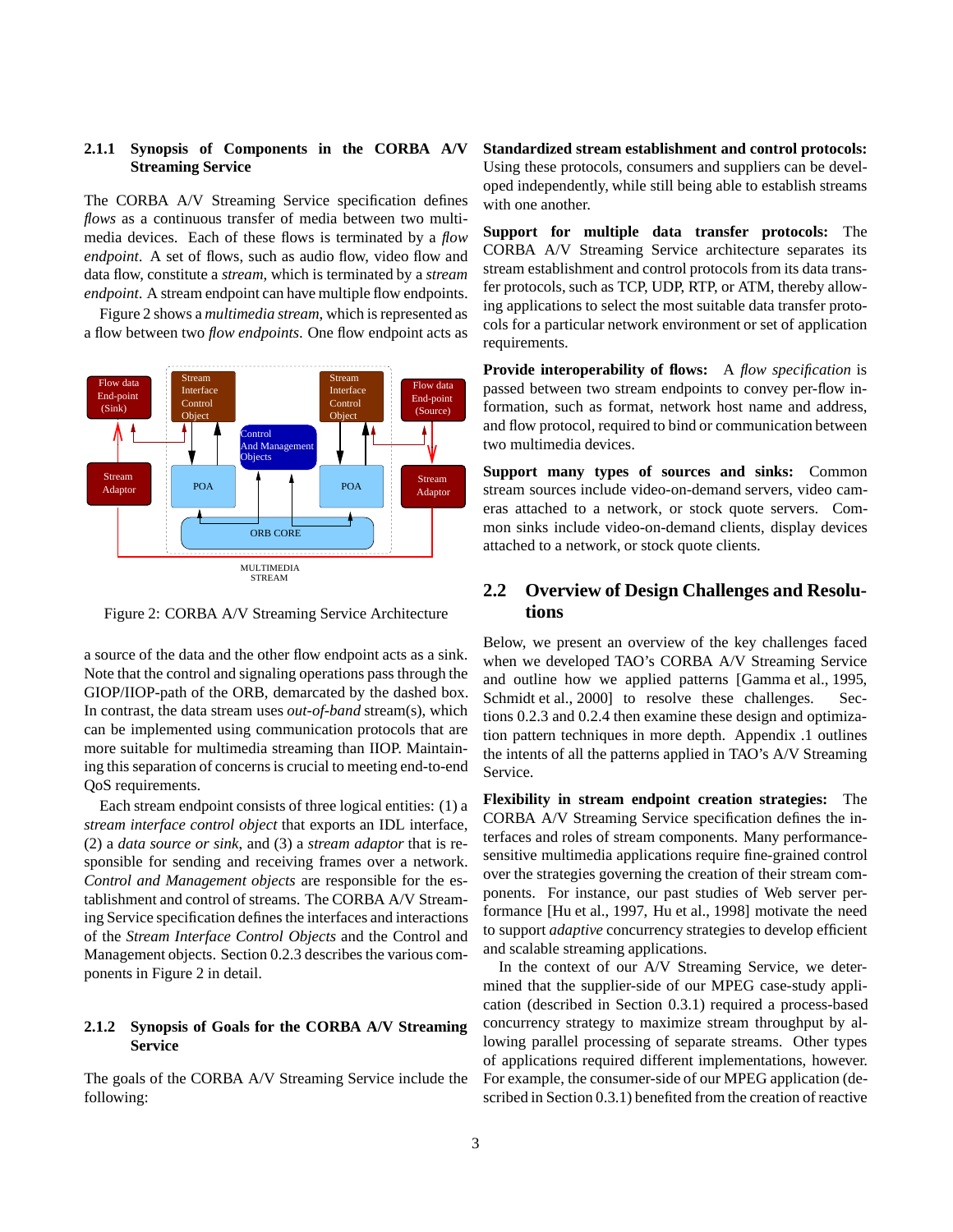[Schmidt, 1995] consumers that contain all related endpoints within a single process.

To achieve a high degree of flexibility, therefore, TAO's A/V Streaming Service design decouples the *behavior* of stream components from the strategies governing their *creation*. We achieved this decoupling via the *Factory Method* and *Abstract Factory* patterns [Gamma et al., 1995], as described in Section 0.2.3.

**Flexibility in data transfer protocol:** A CORBA A/V Streaming Service implementation may need to select from a variety of transfer protocols. For instance, an Internet-based streaming application, such as Realvideo [RealNetworks, 1998], may use the UDP protocol, whereas a local intranet video-conferencing tool [et al., 1996] might prefer the QoS features offered by native high-speed ATM protocols. Likewise, RTP [Schulzrinne et al., 1994] is gaining acceptance as a transfer protocol for streaming audio and video data over the Internet. Thus, it is essential that a A/V Streaming Service support a range of data transfer protocols *dynamically*.

The CORBA A/V Streaming Service defines a simple specialized protocol *Simple Flow Protocol* (SFP), which makes no assumptions about the communication protocols used for data streaming and provides an architecture independent flow content transfer. Consequently, the stream establishment components in TAO's A/V Streaming Service provide flexible mechanisms that allow applications to define and use multiple network programming APIs, such as sockets and TLI, and multiple communication protocols, such as TCP, UDP, RTP, or ATM.

Therefore, another design challenge we faced was to define stream establishment components that can work with a variety of data transfer protocols. To resolve this challenge, we applied the *Strategy* pattern [Gamma et al., 1995], as explained in Section 0.2.3.

**Providing a uniform API for different flow protocols:** The CORBA A/V Streaming Service specification defines the flow specification syntax that can be used for connection establishment. It defines the protocol names and syntax for specifying the flow and data transfer protocol information, but it does not define any interfaces for protocol implementations. We resolved this omission with our *pluggable A/V protocol framework* (described in Section 0.2.4) using design patterns, described in Appendix .1, such as *Layer* [Buschmann et al., 1996] , *Acceptor-Connector* [Schmidt et al., 2000], *Facade* and *Abstract Factory* [Gamma et al., 1995]. Moreover, TAO's A/V Streaming Service defines a uniform API for the different flow protocols, such as RTP and SFP, that can handle variations using the policy interface described in Section 0.2.4.

**Flexibility in stream control interfaces:** A/V streaming middleware should provide flexible mechanisms that allow developers to define and use different operations for different streams. For instance, a video application typically supports a variety of *operations*, such as play, stop, and rewind. Conversely, a stream in a stock quote application may support other operations, such as start and stop. Since the operations provided by the stream are application-defined, it is useful for the control logic component in streaming middleware to be flexible and adaptive.

Therefore, another design challenge facing designers of CORBA A/V Streaming Services is to allow applications the flexibility to define their own stream control interfaces and access these interfaces in an extensible, type-safe manner. In TAO's A/V Streaming Service implementation, we used the *Extension Interface* [Schmidt et al., 2000] pattern to resolve this challenge.

**Flexibility in managing states of stream supplier and consumers:** The data transfer component of a streaming application often must change behavior depending on the current *state* of the system. For instance, invoking the play operation on the stream control interface of a video supplier may cause it to enter a PLAYING state. Likewise, sending it the stop operation may cause it to transition to the STOPPED state. More complex state machines can result due to additional operations, such as rewind and fast forward operations.

Thus, an important design challenge for developers is designing flexible applications whose states can be extended. Moreover, in each state, the behavior of supplier/consumer applications, and the A/V Streaming Service itself, must be well-defined. To address this issue we applied the *State Pattern* [Gamma et al., 1995], as described in Section 0.3.1. The State pattern is described in Appendix .1.

**Providing a uniform interface for full and light profiles:** To allow developers and applications to control and manage flows and streams, the CORBA A/V Streaming Service specification exposes certain of their IDL interfaces. There are two levels of exposure defined by the CORBA A/V Service: (1) the *light profile*, where only the stream and stream endpoint interfaces are exposed and the flow interfaces are not exposed and (2) the *full profile*, where flow interfaces are also exposed. This two-level design provides more flexibility and granularity of control to applications and developers since flow interfaces are CORBA interfaces and are not locality constrained.

Therefore, the design challenge was to define a uniform interface for both the light and full profiles to make use of TAO's pluggable A/V protocol framework. We resolved this challenge by deriving the full and light profile endpoints from a base interface and by generating the flow specification using the Forward FlowSpec Entry and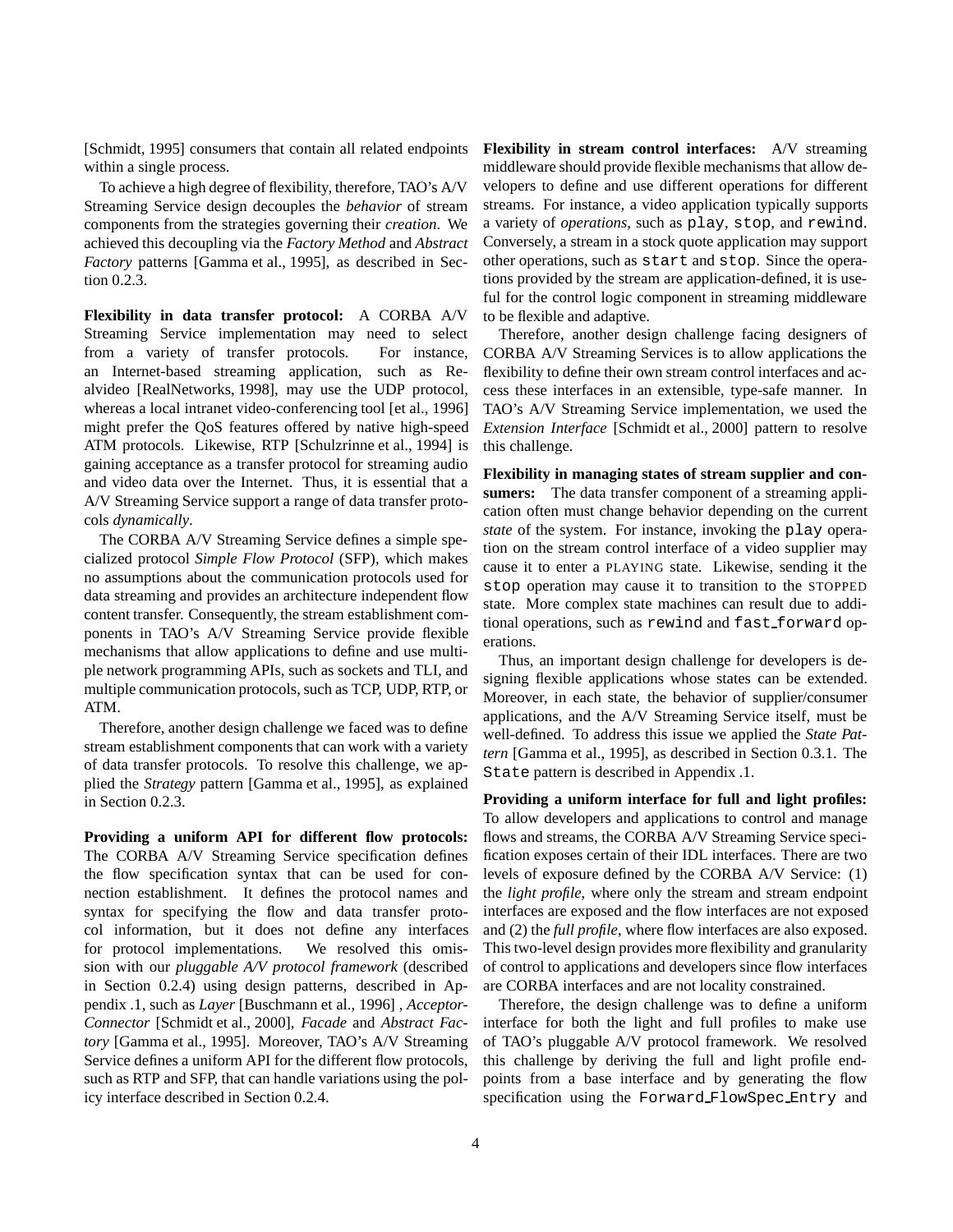Reverse FlowSpec Entry classes, as mentioned in section 0.2.3.

**Providing multipoint-to-multipoint bindings:** Different multimedia applications require different stream endpoint bindings. For example, video-on-demand applications require point-to-point bindings between consumer and supplier endpoints whereas video-conferencing applications require a multipoint-to-multipoint bindings. The CORBA A/V specification defines a point-to-multipoint binding, but not a multipoint-to-multipoint binding, which is left as a responsibility of implementors.

Thus, we faced the design challenge of providing multipoint-to-multipoint bindings for applications that use multicast protocols provided by the underlying network. We have provided a solution based on IP multicast and used to Adapter pattern [Gamma et al., 1995] to adapt it to ATM's multicast model. The Adapter pattern is used to allow multiple components to work together, even if they were not originally designed to work together. This adaptation was done by having TAO's A/V Streaming Service set source ids for the flow producers so that the flow consumers can distinguish the sources. We added support in both SFP and RTP to allow them to be adapted for such bindings. Our implementation of Vic, described in Section 0.3.2, uses TAO's A/V Streaming Service multipoint-to-multipoint binding and its RTP adapter.

## **2.3 CORBA A/V Streaming Service Components**

The CORBA A/V Streaming Service specification defines a set of standard IDL interfaces that can be implemented to provide a reusable framework for distributed multimedia streaming applications. Figure 3 illustrates the key components of the CORBA A/V Streaming Service. This subsection de-



Figure 3: A/V Streaming Service Components

scribes the design of TAO's A/V Streaming Service components shown in Figure 3. The corresponding IDL interface name for each role is provided in brackets. In addition, we illustrate how TAO provides solutions to the design challenges outlined in Section 0.2.2.

#### **2.3.1 Multimedia Device Factory (**MMDevice**)**

An MMDevice abstracts the behavior of a multimedia device. The actual device can be *physical*, such as a video microphone or speaker, or be *logical*, such as a program that reads video clips from a file or a database that contains information about stock prices. There is typically one MMDevice per physical or logical device.

For instance, a particular device might support MPEG-1 [ISO, 1993] compression or ULAW audio [SUN Microsystems, 1992]. Such parameters are termed "properties" of the MMDevice. Properties can be associated with the MMDevice using the CORBA Property Service [OMG, 1996], as shown in Figure 4.



Figure 4: Multimedia Device Factory

An MMDevice is also an endpoint factory that creates new endpoints for new stream connections. Each endpoint consists of a pair of objects: (1) a virtual device (VDev), which encapsulates the device-specific parameters of the connection and (2) the StreamEndpoint, which encapsulates the data transfer-specific parameters of the connection. The roles of VDev and StreamEndpoint are described in Section 0.2.3 and Section 0.2.3, respectively.

The MMDevice component also encapsulates the implementation of *strategies* that govern the creation of the VDev and StreamEndpoint objects. For instance, the implementation of MMDevice in TAO's A/V Streaming Service provides the following two concurrency strategies:

**Process-based strategy:** The process-based concurrency strategy creates new virtual devices and stream endpoints in a new process, as shown in Figure 5. This strategy is useful for applications that create a separate process to handle each new endpoint. For instance, the supplier in our MPEG player application described in Section 0.3.1 creates separate processes to stream the audio and video data to the consumer concurrently.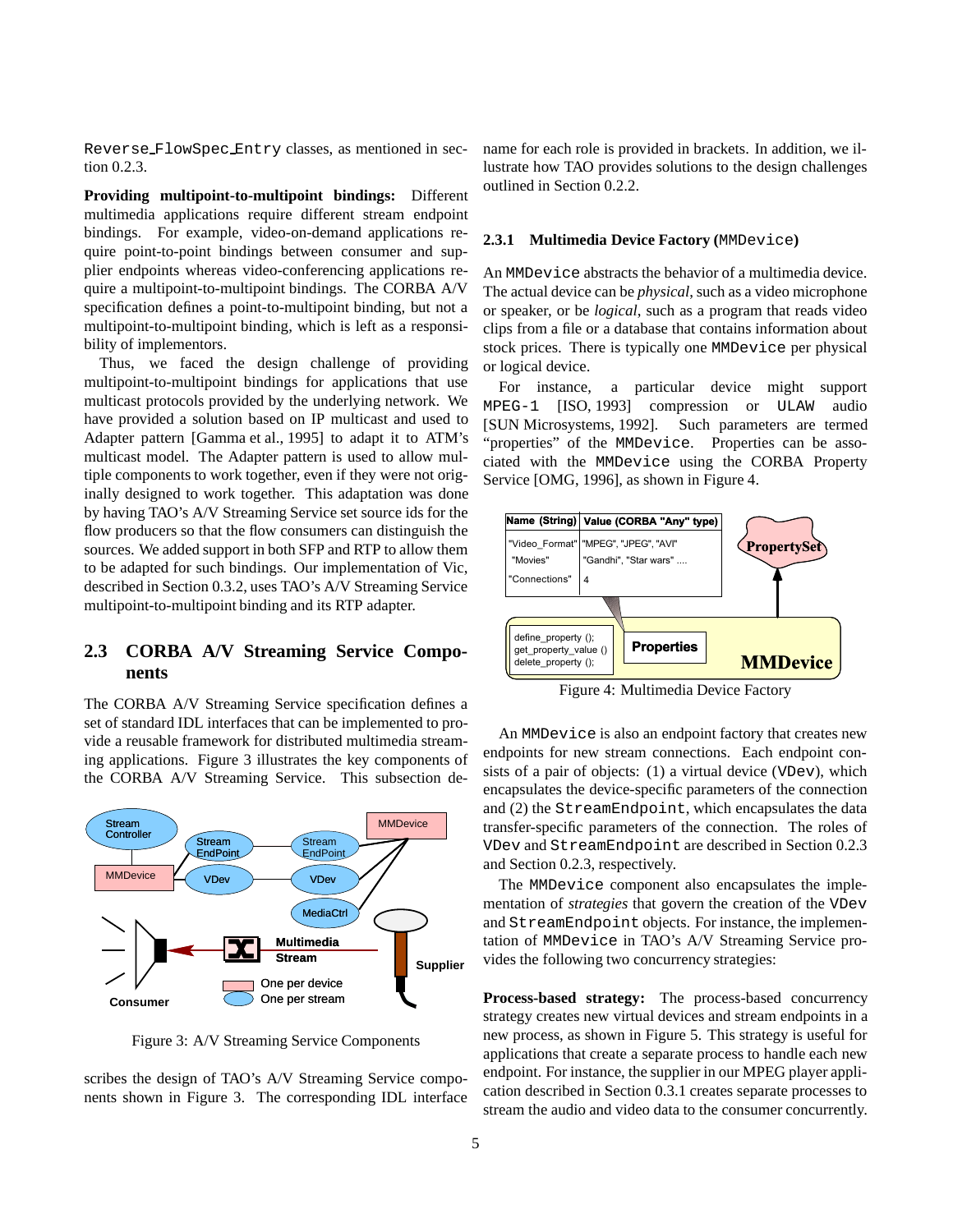

Figure 5: MMDevice Process-based Concurrency Strategy

**Reactive strategy:** In this strategy, endpoint objects for each new stream are created in the same process as the factory, as shown in Figure 6. Thus, a single process handles all the



Figure 6: MMDevice Reactive Concurrency Strategy

simultaneous connections *reactively* [Schmidt, 1995]. This strategy is useful for applications that dedicate one process to control multiple streams. For instance, to minimize synchronization overhead, the consumer of the MPEG A/V player application described in Section 0.3.1 uses this strategy to create the audio and video endpoints in the same process.

In TAO's A/V Streaming Service, the MMDevice uses the *Abstract Factory* pattern [Gamma et al., 1995] to decouple (1) the creation strategy of the stream endpoint and virtual device from (2) the concrete classes that define it. Thus, applications that use the MMDevice can subclass both the strategies described above, as well as the StreamEndpoint and the VDev that are created.

The Abstract Factory pattern allows applications to customize the concurrency strategies to suit their needs. For instance, by default, the reactive strategy creates new stream endpoints using dynamic allocation, *e.g.*, via the new operator in C++. Applications can override this behavior via subclassing so they can allocate stream endpoints using other allocation techniques, such as thread-specific storage [Schmidt et al., 2000] or special framebuffers.

### **2.3.2 Virtual Device (**VDev**)**

The virtual device (VDev) component is created by the MMDevice factory in response to a request for a new stream connection. There is one VDev per stream. The VDev is used by an application to define its response to configure requests. For instance, if a consumer of a stream wants to use the MPEG video format, it can invoke the configure operation on the supplier VDev, as shown in Figure 7.



Figure 7: Virtual Device

*Stream establishment* is a mechanism defined by the CORBA A/V Streaming Service specification to permit the negotiation of QoS parameters via *properties*. Properties are *name-value* pairs, *i.e.*, they have a string name and a corresponding value. The properties used by the A/V Streaming Service are implemented using the CORBA Property Service [OMG, 1996].

The CORBA A/V Streaming Service specification specifies the names of the common properties used by the VDev objects. For instance, the property currformat is a string that contains the current encoding format *e.g.*, "MPEG." During stream establishment, each VDev can use the get property value operation on its peer VDev to ensure that the peer uses the same encoding format.

When a new pair of VDev objects are created, each VDev uses the configure operation on its peer to set the stream configuration parameters. If the negotiation fails, the stream can be torn down and its resources released immediately.

Section 0.2.3 describes the CORBA A/V Streaming Service stream establishment protocol in detail.

#### **2.3.3 Media Controller (**MediaCtrl**)**

The Media Controller (MediaCtrl) is an IDL interface that defines operations for controlling a stream. A MediaCtrl interface is *not* defined by the CORBA A/V Streaming Service specification. Instead, it is defined by multimedia application developers to support operations for a specific stream, such as the following IDL interface for a video service:

```
interface video_media_control
{
  void select_video (string name_of_movie);
  void play ();
  void rewind (short num_frames);
  void pause ();
  void stop ();
};
```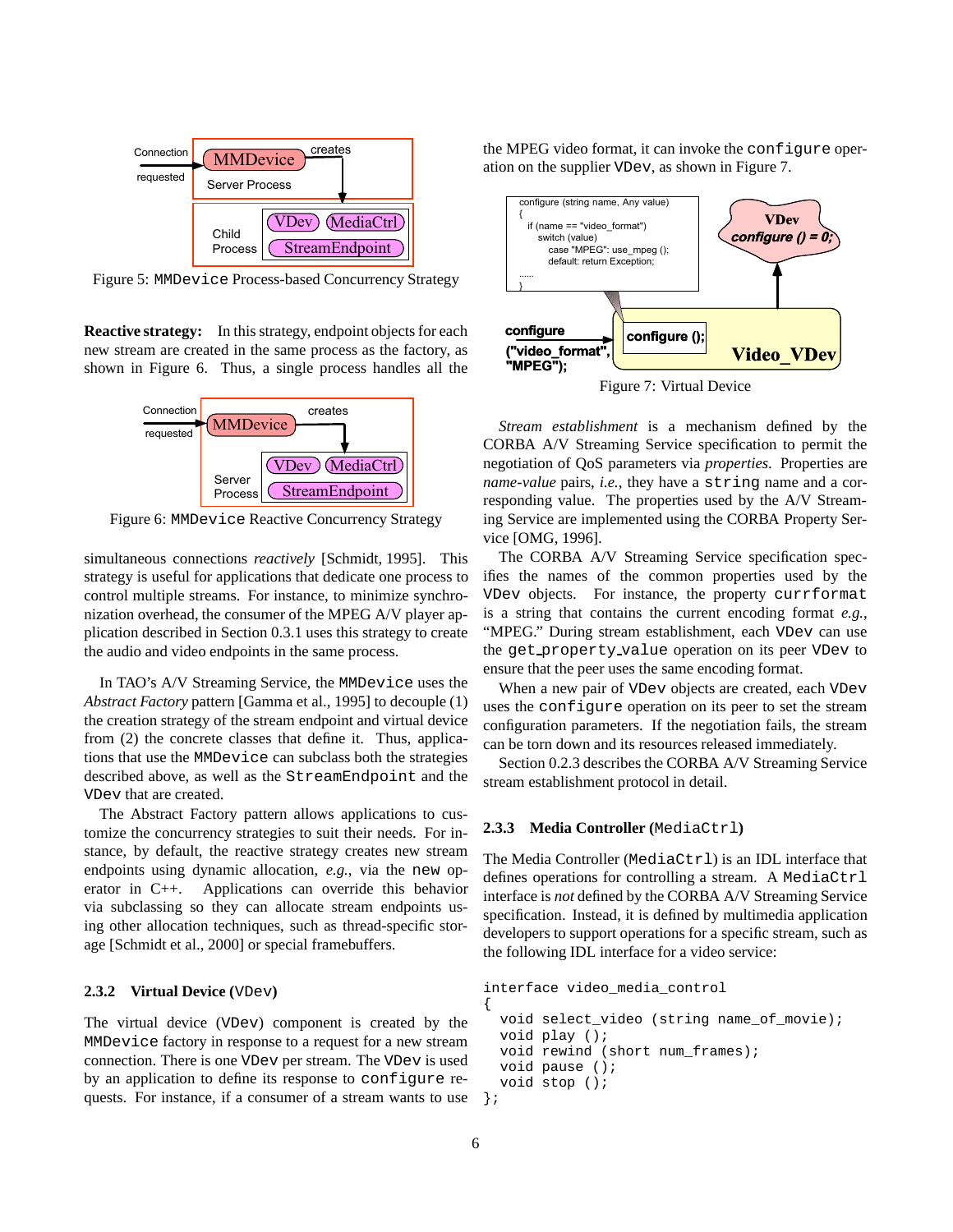The CORBA A/V Streaming Service provides developers with the flexibility to associate an application-defined MediaCtrl interface with a stream. Thus, the A/V Streaming Service can be used with an infinitely extensible variety of streams, such as audio and video, as well as non-multimedia streams, such as a stream of stock quotes.

The VDev object represented device-specific parameters, such as compression format or frame rate. Likewise, the MediaCtrl interface is device-specific since different devices support different control interfaces. Therefore, the MediaCtrl is associated with the VDev object using the Property Service [OMG, 1996].

There is typically one MediaCtrl per stream. In some cases, however, application developers may choose to control multiple streams using the same MediaCtrl. For instance, the video and audio streams for a movie might have a common MediaCtrl to enable a single CORBA operation, such as play, to start both audio and video playback simultaneously.

#### **2.3.4 Stream Controller (**StreamCtrl**)**

The Stream Controller (StreamCtrl) interface abstracts a continuous media transfer between virtual devices (VDevs). It supports operations to bind two MMDevice objects together using a stream. Thus, the StreamCtrl component binds the supplier and consumer of a stream, *e.g.*, a video-camera and a display. It is the key participant in the *Stream Establishment* protocol described in Section 0.2.3.

In general, a StreamCtrl object is instantiated by an application developer. There is one StreamCtrl per stream, *i.e.*, per consumer/supplier pair.

#### **2.3.5 Stream Endpoint (**StreamEndpoint**)**

The StreamEndpoint object is created by an MMDevice in response to a request for a new stream. There is one StreamEndpoint per stream. A StreamEndpoint encapsulates the data transfer-specific parameters of a stream. For instance, a stream that uses UDP as its data transfer protocol will identify its StreamEndpoint via a host name and port number.

In TAO's A/V Streaming Service, the StreamEndpoint implementation uses patterns, such as *Double Dispatching* and *Template Method* [Gamma et al., 1995], described in Appendix .1, to allow applications to define and exchange data transfer-level parameters flexibly. This interaction is shown in Figure 8 and occurs as follows:

**Step 1:** An A/V streaming application can inherit from the StreamEndpoint class and override the operation handle connection requested in the new subclass TCP StreamEndpoint.



Figure 8: Interaction Between StreamEndpoint and a Multimedia Application

**Step 2:** When binding two MMDevices, the StreamCtrl invokes connect on one StreamEndpoint with the peer TCP StreamEndpoint as a parameter.

**Step 3:** The StreamEndpoint then requests the TCP StreamEndpoint to establish the connection for this stream using the network addresses it is listening on.

**Step 4:** The virtual handle connection requested operation of the TCP StreamEndpoint is invoked and connects with the listening network address on the peer side.

Thus, by applying patterns, the StreamEndpoint design allows each application to configure its own data transfer protocol, while reusing the generic stream establishment control logic in TAO's A/V Streaming Service.

## **2.3.6 Interaction Between Components in the CORBA Audio/Video Streaming Service Model**

The preceding discussion in Section 0.2.3 described the structure of components that constitute the CORBA A/V Streaming Service. Below, we describe how these components*interact* to provide two key A/V Streaming Service features: *stream establishment* and *flexible stream control*.

**Stream establishment:** Stream establishment is the process of binding two peers who need to communicate via a *stream*. The CORBA A/V Streaming Service specification defines a standard protocol for establishing a binding between streams. Several A/V Streaming Service components are involved in stream establishment. A key motivation for providing an elaborate stream establishment protocol is to allow components to be configured independently. This allows the stream establishment protocol to remain standard, and yet provide sufficient hooks for multimedia application developers to customize this process for a specific set of requirements. For instance, an MMDevice can be configured to use one of several concurrency strategies to create stream endpoints. Thus, at each stage of the stream establishment process, individual components can be configured to implement desired policies.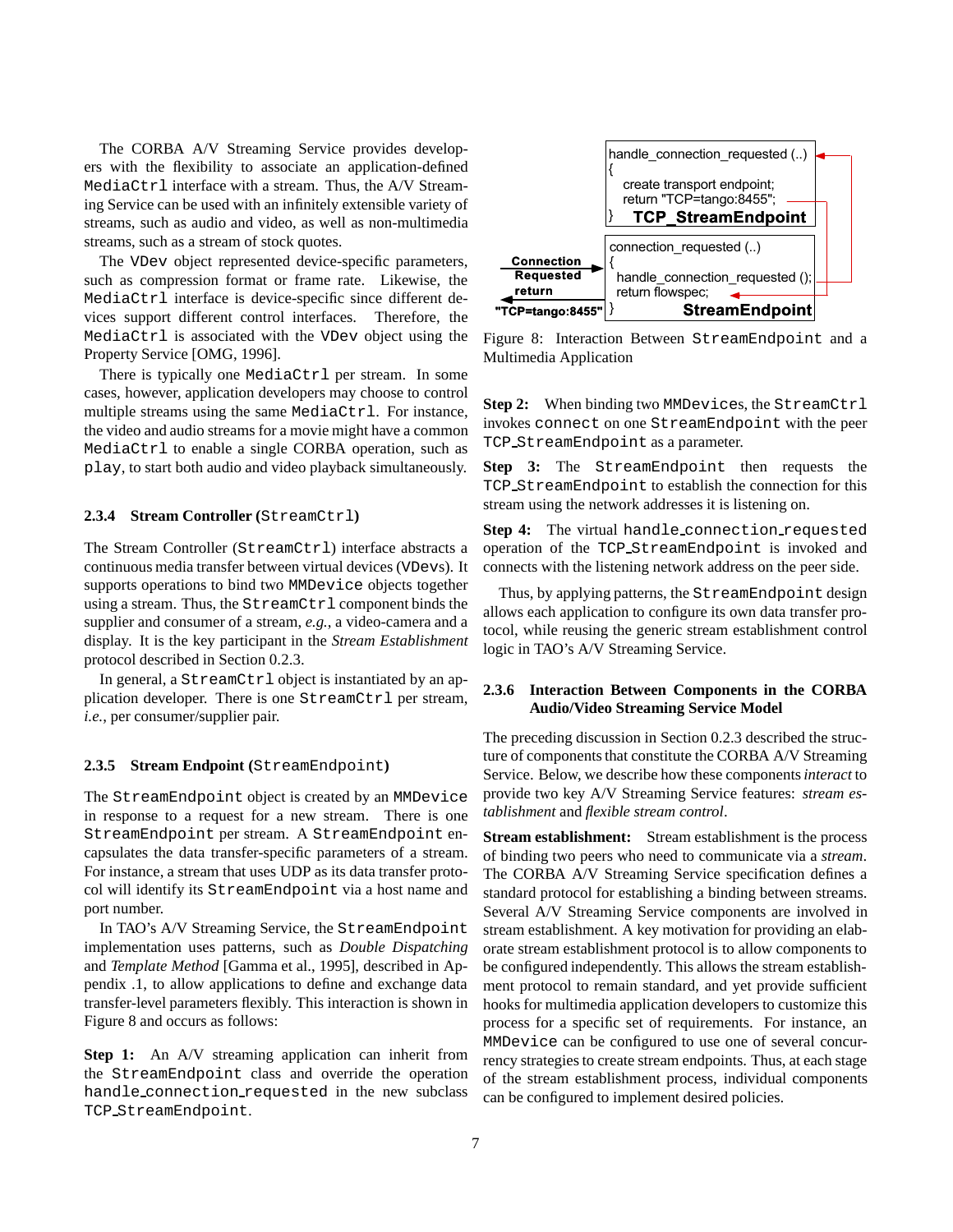The CORBA A/V Streaming Service specification identifies two peers in stream establishment, which are known as the "A" party and the "B" party. These terms define complimentary relationships, *i.e.*, a stream always has an A party at one end and a B party at the other. The A party may be the *sink*, *i.e.*, the consumer, of a video stream, whereas the B party may be the *source*, *i.e.*, the supplier, of a video stream and vice versa.

Note that the CORBA A/V Streaming Service specification defines two *distinct* IDL interfaces for the A and B party endpoints. Hence, for a given stream, there will be two distinct types for the supplier and the consumer. Thus, the CORBA A/V Streaming Service specification ensures that the complimentary relationship between suppliers and consumers is typesafe. An exception will be raised if a supplier tries to establish a stream with another supplier accidentally.

Stream establishment in TAO's A/V Streaming Service occurs in several steps, as illustrated in Figure 9. This



Figure 9: Stream Establishment Protocol in the A/V Streaming Service

figure shows a stream controller (aStreamCtrl) binding the A party together with the B party of a stream. The stream controller need not be collocated with either end of a stream. To simplify the example, however, we assume that the controller is collocated with the A party, and is called the aStreamCtrl. Each step shown in Figure 9 is explained below:

**1. The aStreamCtrl binds two Multimedia Device (**MMDevice**) objects together:** Application developers invoke the bind devs operation on aStreamCtrl. They provide the controller with the object references of two MMDevice objects. These objects are factories that create the two StreamEndpoints of the new stream.

**2. Stream Endpoint creation:** In this step, aStreamCtrl requests the MMDevice objects, *i.e.*, aMMDevice and bMMDevice, to create the StreamEndpoints and VDev objects. The aStreamCtrl invokes create A and create B operations on the two MMDevice objects. These operations request them to create A Endpoint and B Endpoint endpoints, respectively.

**3. VDev configuration:** After the two peer VDev objects have been created, they can use the configure operation to exchange device-level configuration parameters. For instance, these parameters can be used to designate the video format and compression technique used for subsequent stream transfers.

**4. Stream setup:** In this step, aStreamCtrl invokes the connect operation on the A Endpoint. This operation instructs the A Endpoint to initiate a connection with its peer. The A Endpoint initializes its data transfer endpoints in response to this operation. In TAO's A/V Streaming Service, applications can customize this behavior using the *Double Dispatch* [Gamma et al., 1995] pattern described in Section 0.2.3.

**5. Stream Establishment:** In this step, the A Endpoint invokes the request connection operation on its peer endpoint. The A Endpoint passes its network endpoint parameters, *e.g.*, hostname and port number, as parameters to this operation. When the B Endpoint receives the request connection operation, it initializes its end of the data transfer connection. It subsequently connects to the data transfer endpoint passed to it by the A Endpoint.

After completing these five stream establishment protocol steps, a data transfer-level stream is established between the two endpoints of the stream. Section 0.2.3 describes how the *Media Controller* (MediaCtrl) can control an established stream, *e.g.*, by starting or stopping the stream.

**Stream control:** Each MMDevice endpoint factory can be configured with an application-defined MediaCtrl interface, as described in Section 0.2.3. Each stream has one MediaCtrl and every MediaCtrl controls one stream. Thus, if a particular movie has two streams, one for audio and the other for video, it will have two MediaCtrls. The MediaCtrl is an Extension Interface described in Appendix .1.

After a stream has been established by the stream controller, applications can obtain object references to their MediaCtrls from their VDev. These object references control the flow of data through the stream. For instance, a video stream might support certain operations, such as play, rewind, and stop, and be used as shown below:

- // The Audio/Video Streaming Service invokes this
- // application-defined operation to give the

```
// application a reference to the media controller
```

```
// for the stream.
Video_Client_VDev::set_media_ctrl
```

```
(CORBA::Object_ptr media_ctrl,
  CORBA::Environment &env)
{
```
// "Narrow" the CORBA::Object pointer into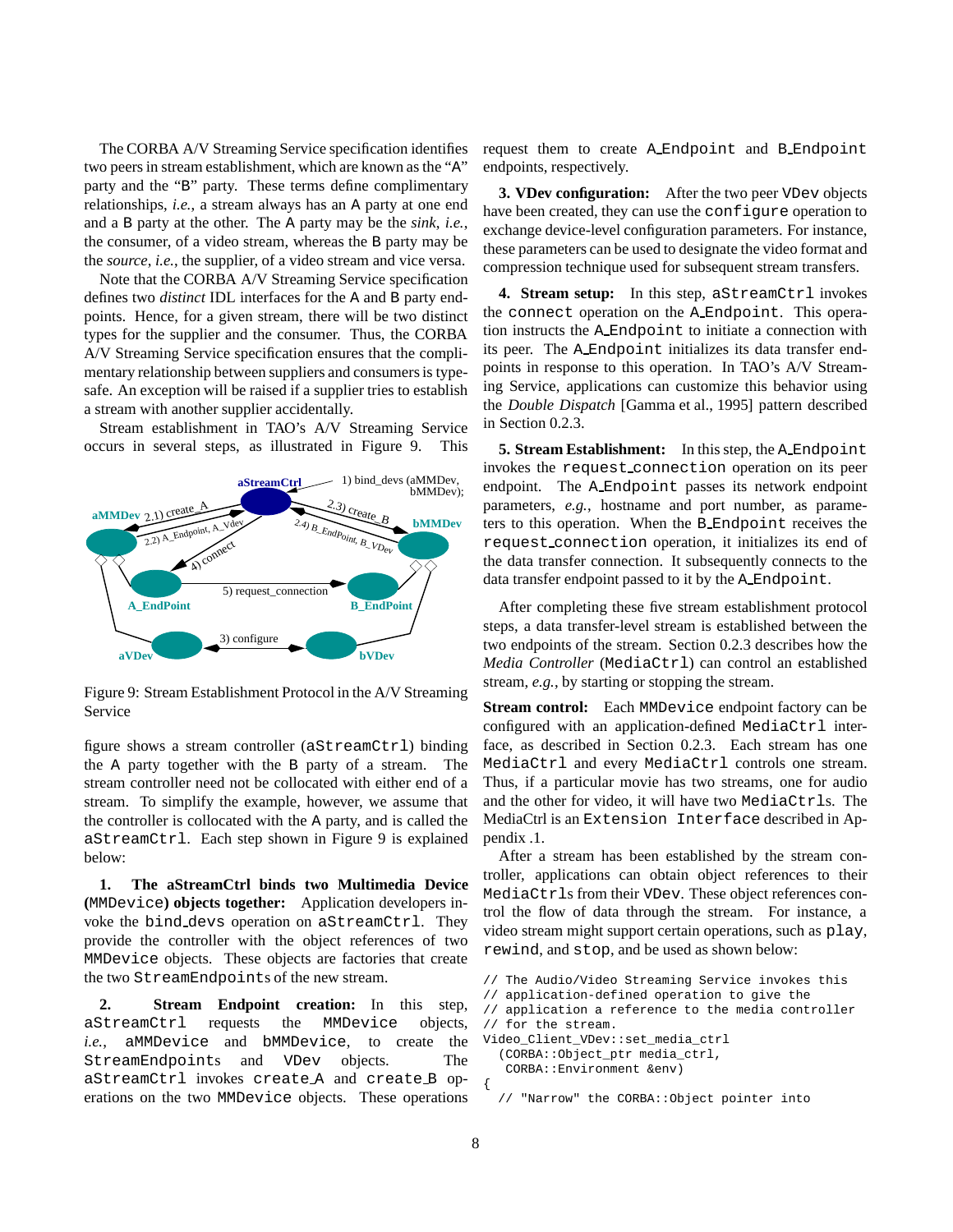```
// a media controller for the video stream.
this->video_control_ =
 Video_Control::_narrow (media_ctrl);
```
}

The video control interface can be used to control the stream, as follows:

```
// Select the video to watch.
this->video_control_->select_video ("gandhi");
// Start playing the video stream.
this->video_control_->play ();
// Pause the video.
this->video_control_->stop ();
// Rewind the video 100 frames.
this->video_control_->rewind (100);
```
**Flow specification:** When binding two multimedia devices, a flow specification is passed between the two StreamEndpoints to convey per-flow information. A flow specification represents key aspects of a flow, such as its name, format, flow protocol being used, and the network name and address. A flow specification string is analogous to an *interoperable object reference* (IOR) in the CORBA object model. The syntax for the interoperable flow specifications is shown in Figure 10. Standardizing the flow specifications ensures that



Figure 10: Flow Specification

two different StreamEndpoints from two different implementations can interoperate. There are two different flow specifications, depending on the direction in which the flowspec is traveling. If it is from the A party's StreamEndpoint to the B party's *StreamEndpoint* then it is a "forward flowspec;" the opposite direction is the "reverse flowspec."

TAO's CORBA A/V Streaming Service implementation defines two classes, Forward FlowSpec Entry and Reverse FlowSpec Entry, that allow multimedia applications to construct the *flow specification string* from their components without worrying about the syntactic details. For example, the entry takes the address as both an INET \_Addr and a string and provides convenient parsing utilities for strings.

## **2.4 The Design of a Pluggable A/V Protocol Framework for TAO's A/V Streaming Service**

At the heart of TAO's A/V Streaming Service is its *pluggable A/V protocol framework*, which defines a common interface for various flow protocols, such as TCP, UDP, RTP, or ATM. This framework provides the "glue" that integrates its ORB components with the underlying I/O subsystem protocols and network interfaces. In this section, we describe the design of the pluggable A/V protocol framework provided in TAO's A/V Streaming Service and describe how we resolved key design challenges that arose when developing this framework.

## **2.4.1 Overview of TAO's Pluggable A/V Protocol Framework**

The pluggable A/V protocol framework in TAO's A/V Streaming Service consists of the components shown in Figure 11. Each of these components is described below.



Figure 11: Pluggable A/V Protocol Components in TAO's A/V Streaming Service

**AV Core:** This singleton [Gamma et al., 1995] component is a container for flow and data transfer protocol factories. An application using TAO's A/V implementation must initialize this singleton before using any of its A/V classes, such as StreamCtrl and MMDevice. During initialization, the AV Core class loads all the flow protocol factories, control protocol factories, and data transfer factories dynamically using the Service Configurator pattern [Schmidt et al., 2000] and creates default instances for each known protocol.

**Data Transfer components:** The components illustrated in Figure 12 and described below are required for each data transfer protocol: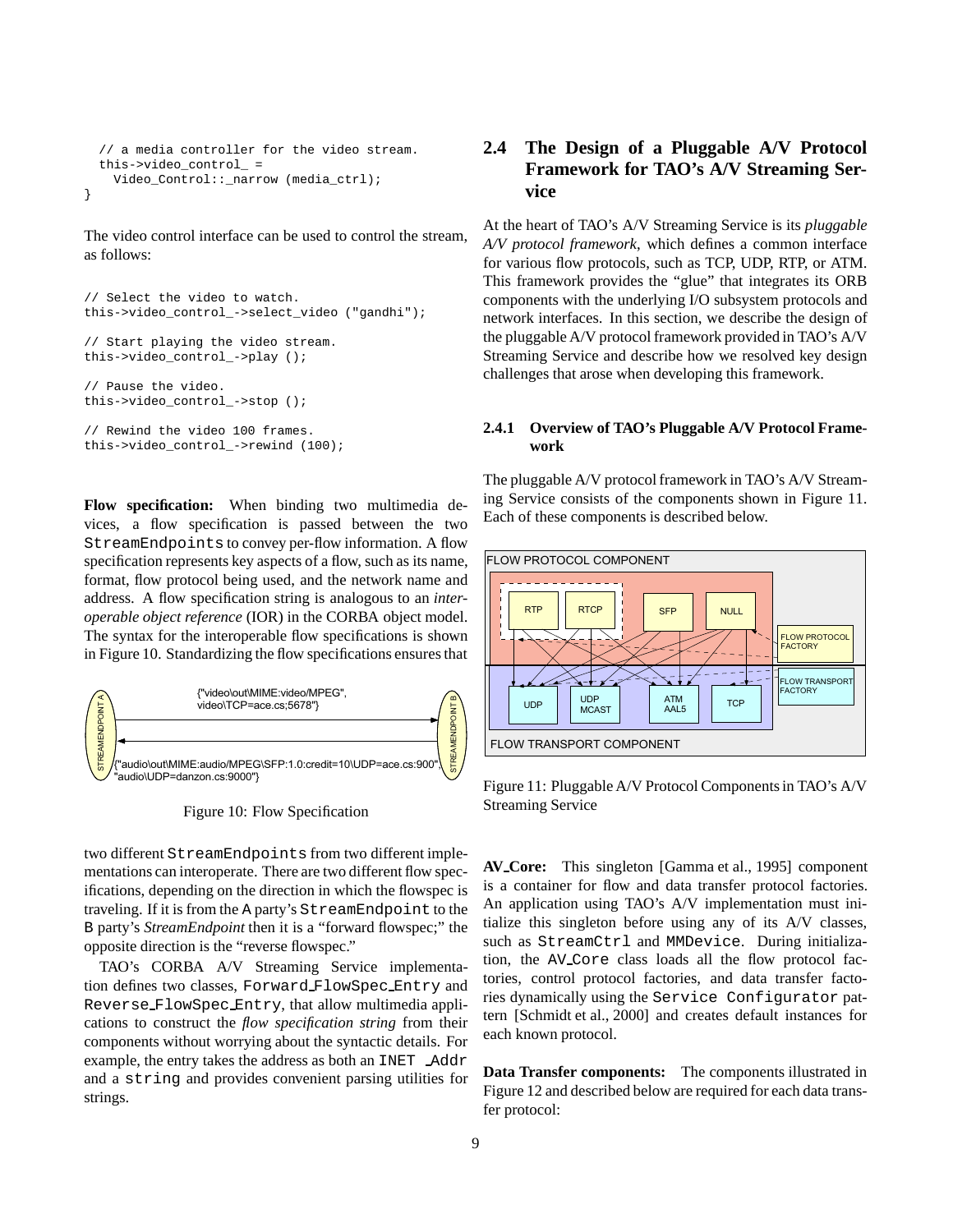

Figure 12: TAO's A/V Streaming Service Pluggable Data Transfer Components

 **Acceptor and Connector:** These classes are implementations of the Acceptor-Connector pattern [Schmidt et al., 2000], which are used to accept connections passively and establish connections actively, respectively.

 **Transport Factory:** This class is an abstract factory [Gamma et al., 1995] that provides interfaces to create Acceptors and Connectors in accordance to the appropriate type of data transfer protocol.

 **Flow Handler:** All data transfer handlers derive from the Flow Handler class, whose methods can start, stop, and provide flow-specific functionality for timeout upcalls to the Callback objects, which are described in the following paragraph.

**Callback interface:** TAO's A/V Streaming Service uses this callback interface to deliver frames and to notify FlowEndPoints of start and stop events. Multimedia application developers subclass this interface for each flow endpoint, *i.e.*, there are producer and consumer callbacks. TAO's A/V Streaming Service dispatches timeout events automatically so that applications need not write event handling mechanisms. For example, all flow producers are automatically registered for a timer events with a Reactor. The value for the timeout is obtained through the get\_timeout hook method on the Callback interface. This hook method is called whenever a timeout occurs since multimedia applications typically have adaptive timeout values.

**Flow protocol components:** Flow protocols carry in-band information for each flow that a receiver can use to reproduce the source stream. The following components are required for

each flow protocol supported by TAO's A/V Streaming Service:

 **Flow Protocol Factory:** This class is an abstract factory that creates flow protocol objects.

 **Protocol Object:** This class defines flow protocol functionality. Applications use this class to send frames and the Protocol Object uses application-specified Callback objects to deliver frames.

Figure 13 illustrates the relationships among the flow protocol components in TAO's pluggable A/V protocol framework.



Figure 13: TAO's A/V Streaming Service Pluggable A/V Protocol Components

**AV Connector and AV Acceptor Registry:** As mentioned above, different data transfer protocols require the creation of corresponding data transfer factories, acceptors, and connectors. The AV Core class creates the AV Connector and AV Acceptor registry classes to provide a facade that maintains and accesses the abstract flow and data transfer factories both for *light* and *full* profile objects. This design gives users a single interface that hides the complexity of creating and manipulating different data transfer factories.

### **2.4.2 Applying Patterns to Resolve Design Challenges for Pluggable A/V Protocols Frameworks**

Below, we outline the key design challenges faced when developing TAO's pluggable A/V protocol framework and discuss how we resolved these challenges by applying various patterns [Gamma et al., 1995, Buschmann et al., 1996, Schmidt et al., 2000].

### **Adding new data transfer protocols transparently:**

• Context: Different multimedia applications often have different QoS requirements. For example, a video application over an intranet may want to take advantage of native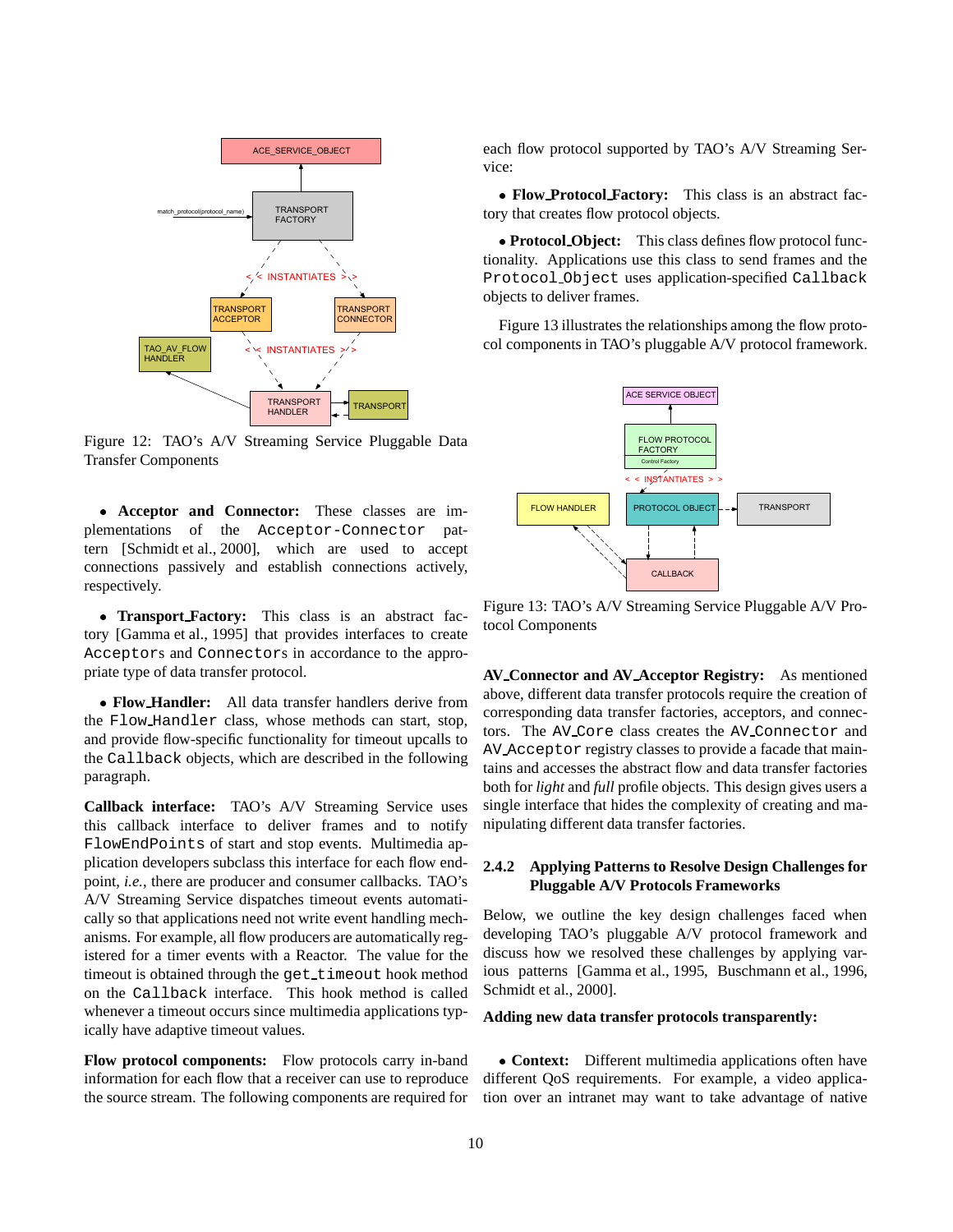ATM protocols to reserve bandwidth. An audio application in a video-conferencing application may want to use a reliable data transfer protocol, such as TCP, since loss of audio is more visible to users than video and the bit-rate of audio flows are low  $({\sim}8$  kbps using GSM compression). In contrast, a video application might not want the overhead of retransmission and slow-start congestion protocol incurred by a TCP [Stevens, 1993]. Thus, it may want to use the facilities of an unreliable data transfer protocol, such as UDP, since losing a small number of frames may not affect perceived QoS.

 **Problem:** It should be possible to add new data transfer protocols to TAO's pluggable A/V protocol framework without modifying the rest of TAO's A/V Streaming Service. Thus, the framework must be open for extensions but closed to modifications, *i.e.*, the Open/Closed principle [Meyer, 1989]. Ideally, creating a new protocol and configuring it into TAO's pluggable A/V protocol framework should be all that is required.

 **Solution:** Use a registry to maintain a collection of *abstract factories* based on the Abstract Factory pattern [Gamma et al., 1995]. In this pattern, a single class defines an interface for creating families of related objects, without specifying their concrete types. Subclasses of abstract factories are responsible for creating concrete classes that collaborate amongst themselves. In the context of pluggable A/V protocols, each abstract factory can create concrete Connector and Acceptor classes for a particular protocol.

 **Applying this solution in TAO's A/V Streaming Service:** In TAO's A/V Streaming Service, the Connector Registry plays the role of the protocol registry. This registry is created by the AV Core class. Figure 14 depicts the Connector Registry and its relation to the abstract factories. These factories are ac-



Figure 14: Connector Registry

cessed via a facade defined according to the *Facade* pattern [Gamma et al., 1995]. This design hides the complexity of manipulating multiple factories behind a simpler interface. The Connector Registry described above plays the facade role.

### **Adding new A/V protocols transparently:**

• Context: Multimedia flows often require a flow protocol since most multimedia flows need to carry in-band information for the receiver to reproduce the source stream. For example, every frame may need a timestamp so that the receiver can play the frame at the right time. Moreover, sequence numbers will be needed if a connectionless protocol, such as UDP, is used so that the applications can do resequencing. In addition, multicast flows may require information, such as a source identification number, to demultiplex flows from different sources.

SFP is a simple flow protocol defined by the CORBA A/V Streaming Service specification to transport inband data. Likewise, the Real-time Transport Protocol (RTP) [Schulzrinne et al., 1994] defines facilities to transport in-band data. RTP is Internet-centric, however, and cannot carry CORBA IDL-typed flows directly. For example, RTP specifies that all header fields should be in network-byte order, whereas the SFP uses CORBA's CDR encoding and carries the byte-order in each header.

 **Problem:** Flow protocols should be able to run over different data transfer protocols. This configuration of a flow protocol over different data transfer protocol should be done easily and transparently to the application developers and users.

 **Solution:** To solve the problem of a flow protocol running over different data transfer protocols, we applied the *Layers* pattern [Buschmann et al., 1996] described in Appendix .1. We have structured the flow protocols and data transfer protocols as two different layers. The flow protocol layer creates the frames with the in-band flow information. The data transfer layer performs the connection establishment and sends the frames that are sent down from the flow protocol layer onto the network. The layered approach makes the flow and data transfer protocols independent of each other and hence it is easy to tie different flow protocols with different data transfer protocols transparently.

 **Applying this solution in TAO's A/V Streaming Service:** TAO's A/V Streaming Service provides a uniform data transfer layer for a variety of flow protocols, including UDP unicast, UDP multicast, and TCP. TAO's A/V Streaming Service provides a flow protocol layer using a Protocol Object interface. Likewise, its AV Core class maintains a registry of A/V protocol factories.

#### **Adding new protocols dynamically:**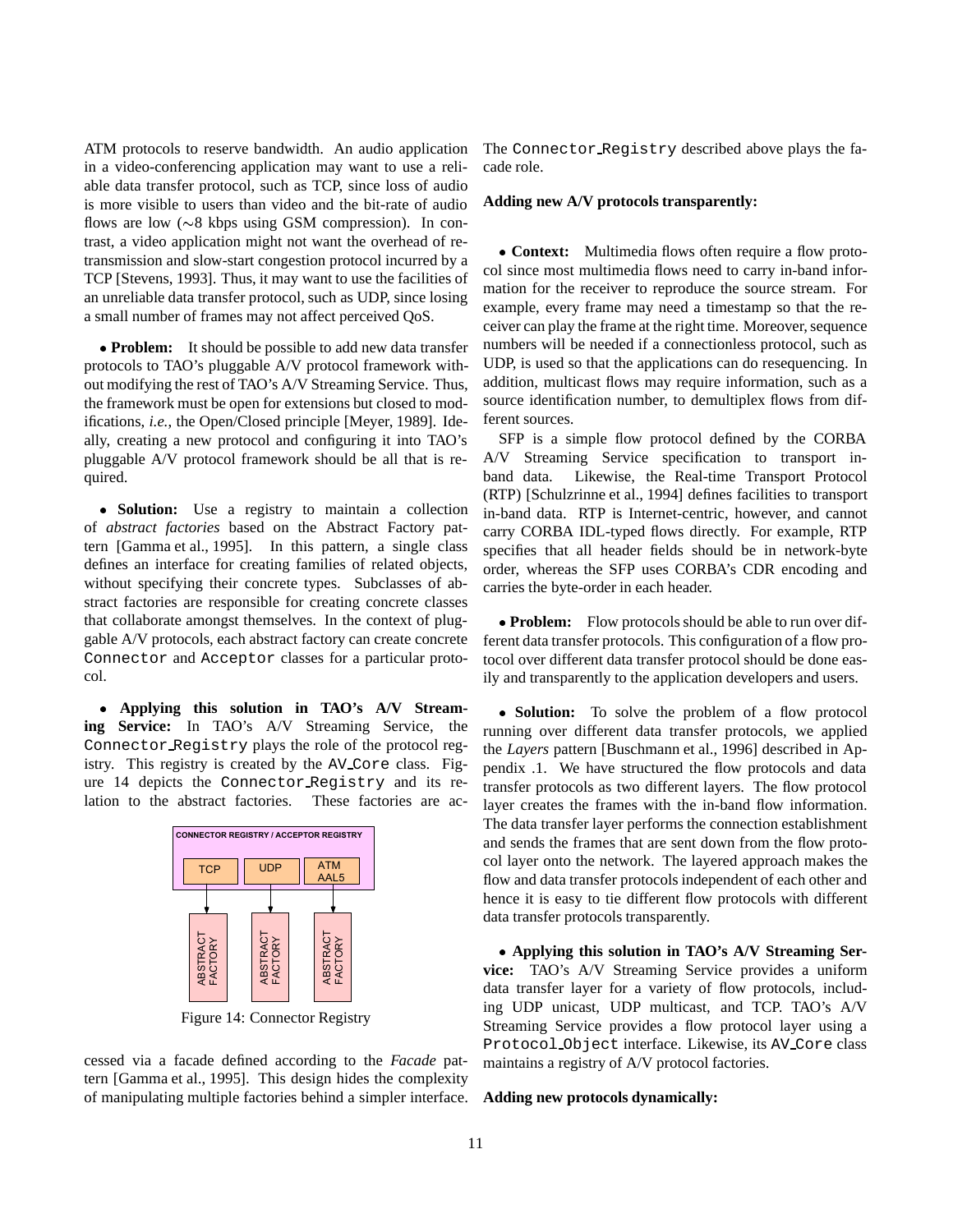• **Context:** When developing new pluggable A/V protocols, it is inconvenient to recompile TAO's A/V Streaming Service and applications just to validate a new protocol implementation. Moreover, it is often useful to experiment with different protocols to compare their performance, footprint size, and QoS guarantees systematically. Moreover, in telecom systems with  $24\times7$  availability requirements, it is important to configure protocols dynamically, even while the system is running. This level of flexibility helps simplify upgrades and protocol enhancements.

• **Problem:** The user would like to populate the registry *dynamically* with a set of factories during run-time and avoid the inconvenience of recompiling the AV Service and the applications when different protocols are plugged in. The solution explains how we can achieve this.

• **Solution:** We can solve the above stated problem using the *Service Configurator* pattern [Schmidt et al., 2000], which decouples the implementation of a component from the point in time when it is configured into the application. By using this pattern, a pluggable A/V protocol framework can dynamically load the set of entries in a registry. For instance, a registry can simply parse a configuration script and dynamically link the services listed in it.

 **Applying this solution in TAO's A/V Streaming Service:** The AV Core class maintains all parameters specified in a configuration script. Adding a new parameter to represent the list of protocols is straightforward, *i.e.*, the default registry simply examines this list and links the services into the address-space of the application, using the ACE Service Configurator implementation [Schmidt and Suda, 1994]. ACE provides a rich set of reusable and efficient components for high-performance, real-time communication, and forms the portability layer of TAO's A/V Streaming Service. Figure 15 depicts the connector registry and its relation to the ACE Service Configurator framework, which is an implementation of the Component Configurator pattern [Schmidt et al., 2000].

#### **Control protocols:**

 **Context:** RTP has a control protocol – RTCP – associated with it. Every RTP participant must transmit RTCP frames that provide control information, such as the name of the participant and the tool being used. Moreover, RTCP sends reception reports for each of its sources.

• Problem: Certain flow protocols, such as SFP, use A/V interfaces to exchange control interfaces. The use of RTP for a flow necessitates it to transmit RTCP information. RTCP extracts this control information from RTP packets. Therefore, TAO's A/V Streaming Service must provide an extensible interface for these control protocols, as well as provide a means for interacting between the data and control protocols.



Figure 15: Acceptor-Connector Registry and Service Configurator

 **Solution:** The solution is to make the control protocol information part of the flow protocol. For example, RTP knows that RTCP is its control protocol. Therefore, to reuse pluggability features, it may be necessary to make the control protocol use the same interfaces as its data components.

 **Applying this solution in TAO's A/V Streaming Service:** During stream establishment, Registry objects will first check the flow factory for the configured flow protocol. After the listen or connect operation has been performed for a particular data flow, the Registry will check if the flow factory has a control factory. If so, it will perform the same processing for the control factory, except the network endpoint port will be one value higher than the data endpoint. Since the CORBA A/V Streaming Service specification does not define a portable way to specify control flow endpoint information, we followed this approach as a temporary solution until the OMG comes up with a portable solution.

The RTCP implementation in TAO's A/V Streaming Service uses the same interfaces that RTP does, including the Flow Protocol Factory and Protocol Object classes. Thus, RTP will call the handle control input method on the RTCP Protocol Object when a RTP frame is received. This method enables the RTCP object to extract the necessary control information, such as the sequence number of the last frame.

#### **Interface for variations in flow protocols:**

 **Context:** Above, we explained how TAO's pluggable A/V protocol framework factors out different flow protocols and provides a uniform flow protocol interface. In certain cases, however, there are inherent variations in such protocols.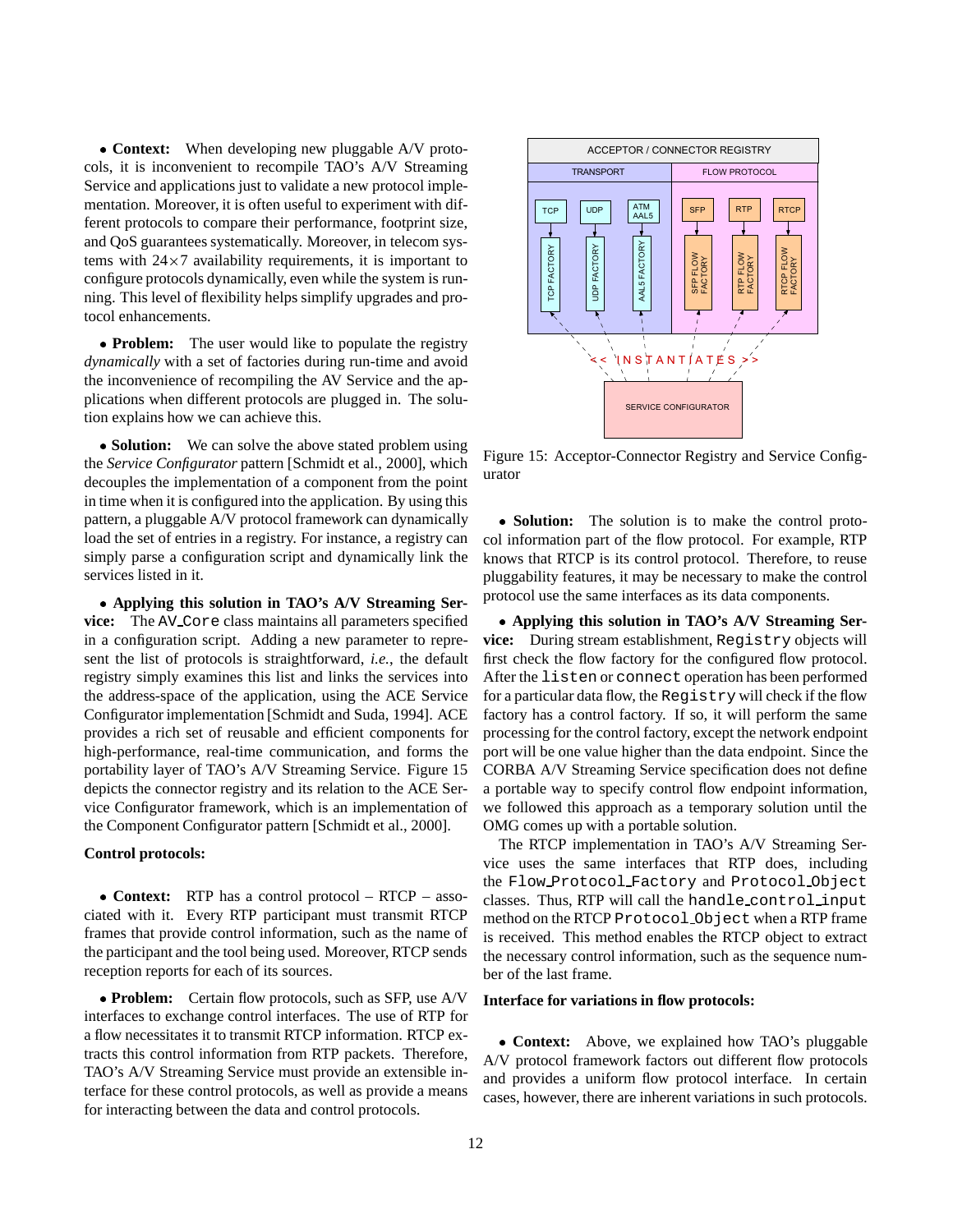For example, RTP must transmit the payload type, *i.e.*, the format of the flow in each frame, whereas SFP uses the control and management interface in TAO's A/V Streaming Service to set and get the format values for a flow.

Similarly, the RTP control protocol, RTCP, periodically transmits participant information, such as the senders name and email address, whereas SFP does not transmit such information. Such information does not changed with every frame, however. For example, the name and email address of a participant in a conference will not change for a session. In addition, the properties of the transfer may need to be controlled by applications. For instance, a conferencing application may not want to have multicast loopback.

 **Problem:** An A/V Streaming Service should allow endusers to set protocol-specific variations, while still providing a single interface for different flow protocols. Moreover, this interface should be open to changes with the addition of new flow protocol and data transfer protocols.

• **Solution:** The solution to the above problem is to apply the *CORBA Policy* framework defined in the CORBA specification [Object Management Group, 1999]. The CORBA Policy framework allows the protocol component developer to define policy objects that control the behavior of the protocol component. The policy object is derived from the CORBA Policy interface [Object Management Group, 1999] which stores the Policy Type [Object Management Group, 1999] and the associated values.

 **Applying this solution in TAO's A/V Streaming Service:** By defining a policy framework, which is extensible and follows the CORBA Policy model, the users will have shorter learning curve to the API and be able to add new flow protocols flexibly. We have defined different policy types used by different flow protocols that can be accessed by the specific transport and flow protocol components during frame creation and dispatching. For example we have defined the TAO AV PAYLOAD TYPE POLICY which allows the RTP protocol to specify the payload type.

# **3 Case Study: Developing Multimedia Applications using TAO's A/V Streaming Service**

To evaluate the capabilities of the CORBA-based A/V Streaming Service, we have developed several multimedia applications that use the components and interfaces described in Section 0.2. Thus, this section describes the design of two distributed multimedia applications that use TAO's A/V Streaming Service and pluggable A/V protocol framework to establish and control MPEG and interactive audio/video streams.

## **3.1 Case Study 1: an MPEG A/V Streaming Application**

This application is an enhanced version of a non-CORBA MPEG player developed at the Oregon Graduate Institute [Chen et al., 1995]. Our application plays movies using the MPEG-1 video format [ISO, 1993] and the Sun ULAW audio format [SUN Microsystems, 1992]. Figure 16 shows the architecture of our A/V streaming application.



Figure 16: Architecture of the MPEG A/V Streaming Application

The MPEG player application uses a supplier/consumer design implemented using TAO. The consumer locates the supplier using the CORBA Naming Service [OMG, 1997b] or the Trading Service [OMG, 1997b] to find suppliers that match the consumer's requirements. For instance, a consumer might want to locate a supplier that has a particular movie or a supplier with the least number of consumers currently connected to it.

Once a consumer obtains the supplier's MMDevice object reference it requests the supplier to establish two streams, *i.e.*, a video stream and an audio stream, for a particular movie. These streams are established using the protocol described in Section 0.2.3. The consumer then uses the MediaCtrl to control the stream, as described in Section 0.2.3.

The supplier is responsible for sending A/V packets via UDP to the consumer. For each consumer, the supplier transmits two streams, one for the MPEG video packets and one for the Sun ULAW audio packets. The consumer decodes these streams and plays these packets in a viewer, as shown in Figure 17.

This section describes the various components of the consumer and supplier. The following table illustrates the number of lines of C++ source required to develop this system and application.

| Component                               | Lines of code |
|-----------------------------------------|---------------|
| <b>TAO CORBA ORB</b>                    | 61.524        |
| TAO Audio/Video (A/V) Streaming Service | 3,208         |
| TAO MPEG video application              | 47.782        |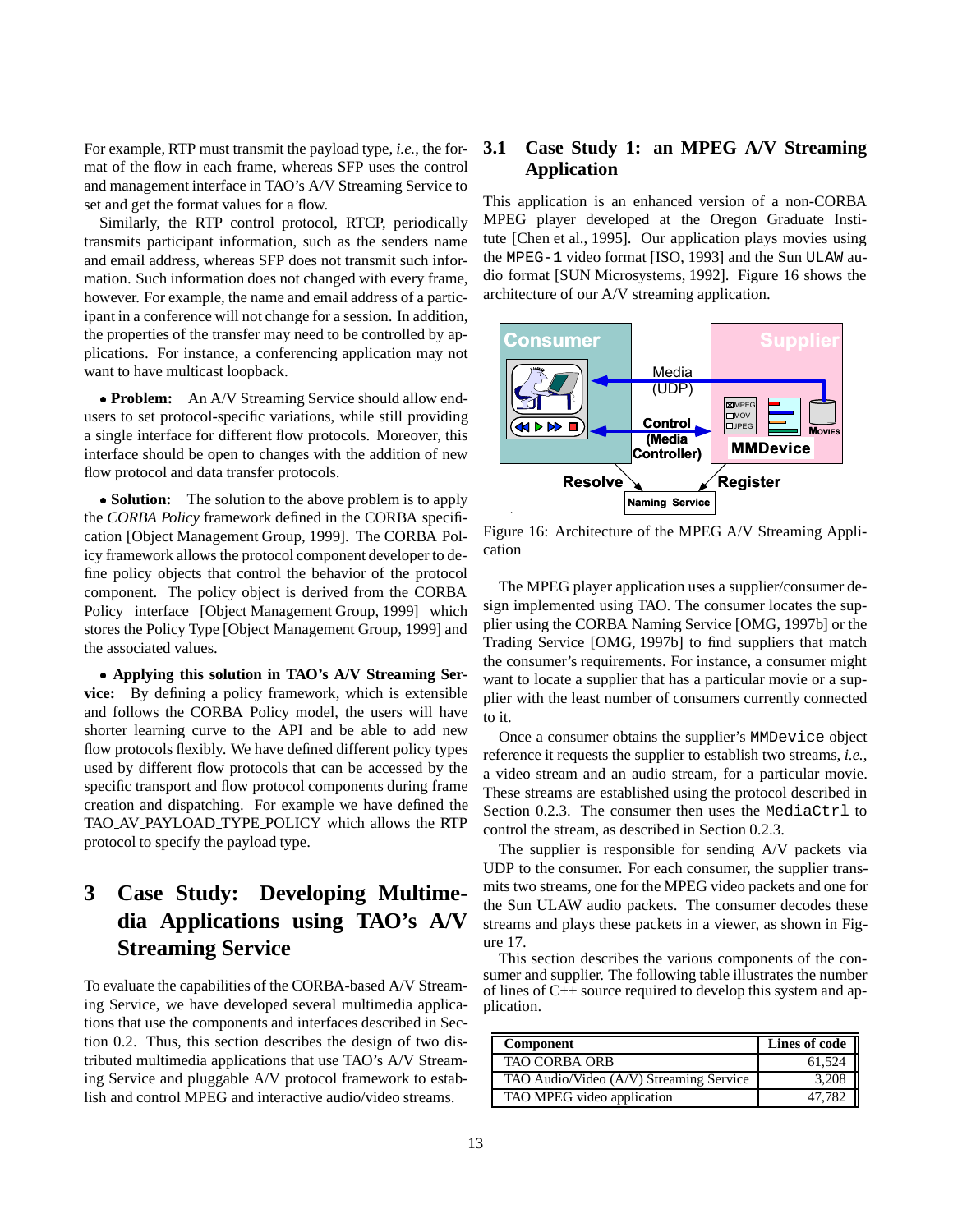

Figure 17: A TAO-enabled Audio/Video player

Using the ORB and the A/V Streaming Service greatly reduced the amount of software that otherwise would have been written manually.

### **3.1.1 Supplier Architecture**

The supplier in the A/V streaming application is responsible for streaming MPEG-1 video frames and ULAW audio samples to the consumer. The files can be stored in a filesystem accessible to the supplier process. Alternately, the video frames and the audio packets can be sent by live source, such as a video camera. Our experience with the supplier indicates that it can support  $\sim$ 10 concurrent consumers simultaneously on a dual-CPU 187 Mhz Sun Ultrasparc-II with 256 MB of RAM over a 155 mbps ATM network.

The role of the supplier is to read audio and video frames from a file, encode them, and transmit them to the consumer across the network. Figure 18 depicts the key components in the supplier architecture.



Figure 18: TAO Audio/Video Supplier Architecture

The main supplier process contains an MMDevice endpoint factory described in Section 0.2.3. This MMDevice creates connection handlers in response to consumer connections, using *process-based concurrency strategy*. Each connection triggers the creation of one audio process and one video process. These processes respond to multiple events. For instance, the video supplier process responds to CORBA operations, such as play and rewind, and sends video frames periodically in response to timer events.

Each component in the supplier architecture is described below:

**The Media controller component:** This component in the supplier process is a servant that implements the Media Controller interface (MediaCtrl) described in Section 0.2.3. The Media Controller responds to CORBA operations from the consumer. The interface exported by the MediaCtrl component represents the various operations supported by the supplier, such as play, rewind, and stop.

At any point in time, the supplier can be in several states, such as PLAYING, REWINDING, or STOPPED. Depending on the supplier's state, its behavior may change in response to consumer operations. For instance, the supplier ignores a consumer's play operation when the supplier is already in the PLAYING state. Conversely, when the supplier is in the STOPPED state, a consumer rewind operation transitions the supplier to the REWINDING state.

The key design forces that must be resolved while implementing MediaCtrls for A/V streaming are (1) allowing the same object to respond differently, based on its current state, (2) providing hooks to add new states, and (3) providing extensible operations to change the current state.

To provide a flexible design that meet these requirements, the control component of our MPEG player application is implemented using the *State* pattern [Gamma et al., 1995]. This implementation is shown in

| Media Controller <     | state                          | Media State                    |
|------------------------|--------------------------------|--------------------------------|
| play () $-$ -          |                                | play $() = 0;$                 |
| rewind ()              |                                | rewind $() = 0;$               |
| stop $()$              |                                | stop $() = 0;$                 |
|                        |                                |                                |
| state- $>$ play $()$ ; | <b>Playing State</b>           | <b>Stopped State</b>           |
|                        | play()<br>rewind ()<br>stop () | play()<br>rewind ()<br>stop () |

Figure 19. The MediaCtrl has a state object pointer.

Figure 19: State Pattern Implementation of the Media Controller

The object being pointed to by the Media Controller's state pointer represents the current state. For simplicity, the fig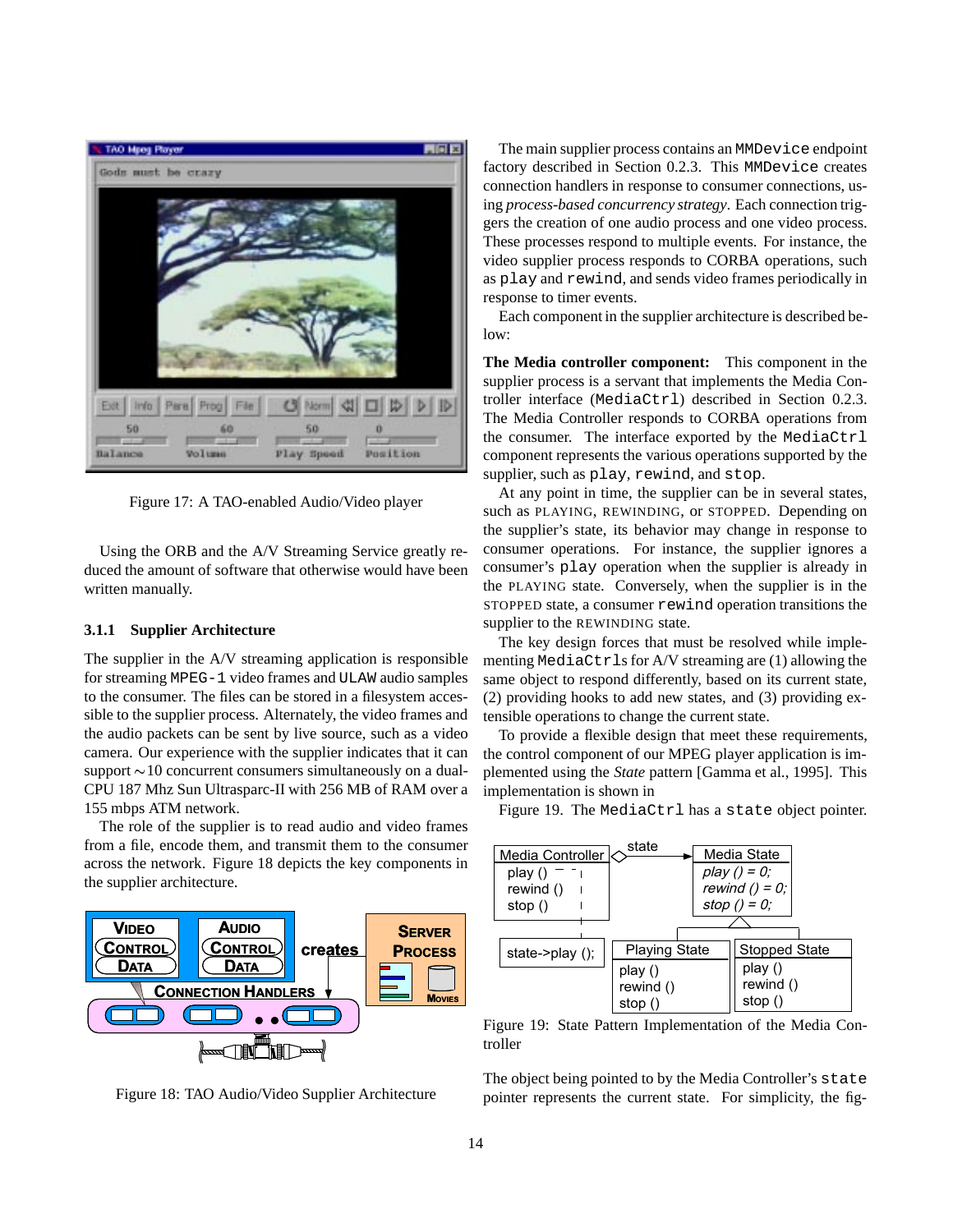ure shows the Playing State and the Stopped State, which are subclasses of the Media State abstract base class. Additional states, such as the Rewinding State, can be added by subclassing from Media State.

The diagram lists three operations: play, rewind and stop. When the consumer invokes an operation on the Media Controller, this class delegates the operation to the *state object*. A state object implements the response to each operation in a particular state. For instance, the rewind operation in the Playing State contains the response of the media controller to the rewind operation when it is in the PLAYING state. State transitions can be made by changing the object being pointed to by the state pointer of the Media Controller.

In response to consumer operations, the current state object instructs the data transfer component discussed in Section 0.3.1 to modify the stream flow. For instance, when the consumer invokes the rewind operation on the Media Controller while in the STOPPED state, the rewind operation in the Stopped State object instructs the data component to play frames in reverse chronological order.

**The Data transfer component:** The data component is responsible for transferring data to the consumer. Our MPEG supplier application reads video frames from a MPEG-1 file and audio frames from a Sun ULAW audio file. It sends these frames to the consumer, fragmenting long frames if necessary. The current implementation of the data component uses the UDP protocol to send A/V frames.

A key design challenge related to data transfer is to have the application respond to CORBA operations for the stream control objects, *e.g*, the MediaCtrl, as well as the data transfer events, *e.g.*, video frame timer events. An effective way to do this is to use the *Reactor* pattern [Schmidt et al., 2000], as shown in Figure 20. The Reactor pattern is described in Appendix .1.



Figure 20: Reactive Architecture of the Video Supplier

The video supplier registers two event handlers with TAO's

ORB Reactor. One is a signal handler for the video frame timer events. The other is a UDP socket event handler for feedback events coming from the consumer. The frames sent by the data component correspond to the current state of the MediaCtrl object, as outlined above. Thus, in the PLAYING state, the data component plays the audio and video frames in chronological order.

Future implementations of the data transfer component in our MPEG player application will support multiple encoding protocols via the simple flow protocol (SFP) [OMG, 1997a]. SFP encoding encapsulates frames of various protocols within an SFP frame. It provides standard framing and sequence numbering mechanisms. SFP uses the CORBA CDR encoding mechanism to encode frame headers and uses a simple *creditbased* flow control mechanism described in [OMG, 1997a].

## **3.1.2 Consumer Architecture**

The role of the consumer is to read audio and video frames off the network, decode them, and play them synchronously. The audio and video servers stream the frames separately. A/V frame synchronization is performed on consumer. Figure 21 depicts the key components in the consumer architecture:



Figure 21: TAO Audio/Video Consumer Architecture

The original non-CORBA MPEG consumer [Chen et al., 1995] used a process-based concurrency architecture. Our CORBA-based consumer maintain this architecture to minimize changes to the code. Separate processes are used to do the buffering, decoding, and playback, as explained below:

**1. Video buffer:** The video buffering process is responsible for reading UDP packets from the network and enqueueing them in shared memory. The Video Decoder process dequeues these packets and performs MPEG decoding operations on them.

**2. Audio buffer:** Similarly, the audio buffering process is responsible for reading UDP packets of the network and enqueueing them in shared memory. The Control/Audio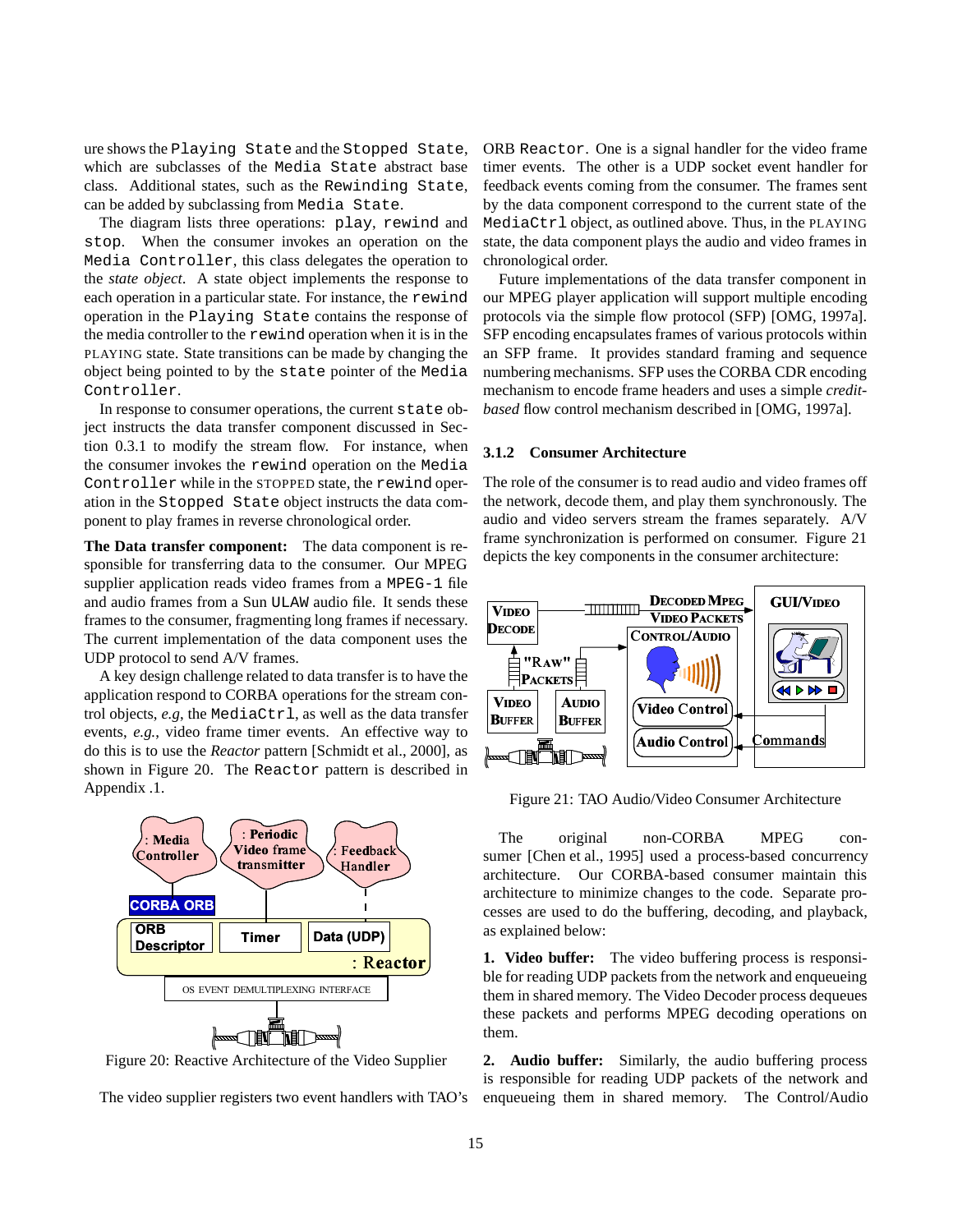Playback process dequeues these packets and sends them to /dev/audio.

**3. Video decoder:** The video decoding process reads the raw packets sent to it by the Video Buffer process and decodes them according to the MPEG-1 video specification. These decoded packets are sent to the GUI/Video process, which displays them.

**4. GUI/Video process:** The GUI/Video process is responsible for the following two tasks:

 **GUI:** It provides a GUI to the user, where the user can select operations like play, stop, and rewind. These operations are sent to the Control/Audio process via a UNIX domain socket [Stevens, 1998].

 **Video:** This component is responsible for displaying video frames to the user. The decoded video frames are stored in a shared memory queue.

**5. Control/Audio playback process:** The Control/Audio process is responsible for the following tasks:

• **Control:** This component receives control messages from the GUI process and sends the appropriate CORBA operation to the MediaCtrl servant in the supplier process.

 **Audio playback:** The audio playback component is responsible for dequeueing audio packets from the Audio Buffer process and playing them back using the multimedia sound hardware. Decoding is unnecessary because the supplier uses the ULAW format. Therefore, the data received can be directly written to the sound port, which is /dev/audio on Solaris.

## **3.2 Case Study 2: The Vic Video-Conferencing Application**

Vic [McCanne and Jacobson, 1995] is a video-conferencing application developed at the University of California, Berkeley. We have adapted Vic to use TAO's A/V Streaming Service components and its pluggable A/V protocol framework described in Section 0.2. The Vic implementation in TAO uses RTP/RTCP as its flow and data transfer protocols.

### **3.2.1 Architecture of Vic**

Vic provides a video-conferencing application. Audio conferencing is done with another tool, Vat [NRG, LBNL, 1995]. The Vic family of tools synchronize media streams using a conference bus mechanism, which is the "localhost" synchronization mechanisms used via loopback sockets.

The Architecture of Vic is driven largely by the TclObject interface [McCanne and Jacobson, 1995]. TclObject provides operations so that operations on the object can be invoked from a Tcl script. By using Tcl,

Vic allows rapid prototyping and reconfiguration of its encode/decode paths.

One design challenge we faced while adapting Vic to use TAO's A/V Streaming Service was to integrate both the GUI and ORB event loops. This was solved using the Reactor pattern [Schmidt et al., 2000]. In particular, we developed a Reactor wrapper facade [Schmidt et al., 2000] that unified the GUI and ORB into a single event loop.

## **3.2.2 Implementing Vic using TAO's A/V Streaming Service**

Below, we discuss the steps we followed to adapt Vic to use TAO's A/V Streaming Service.

**1. Structuring of conferencing protocols:** In this step, we decomposed the flow, control and data transfer protocols using TAO's pluggable A/V protocol framework. The original Vic application was highly coupled with RTP. For instance, its encoders and decoders were aware of the RTP headers. We decoupled the dependencies of the encoders/decoders from RTP-specific details by using the frame info structure and using TAO's A/V Streaming Service Protocol Object interface. The modified Vic still preserves the application-level framing (ALF) [Clark and Tennenhouse, 1990] model embodied in RTP. Moreover, Vic's RTCP functionality was abstracted into the TAO's pluggable A/V protocol framework, so the framework automatically defines a RTCP flow for a RTP flow. The modified Vic is independent from the network specific details of opening connections and I/O handling since it uses the pluggable A/V protocol framework provided by TAO's A/V Streaming Service.

Vic uses the multipoint-to-multipoint binding provided by TAO's A/V Streaming Service, which is described in Appendix .3. Thus, our first step when integrating into TAO was to determine the proper abstraction for the conference device. A video-conferencing application like Vic serves as both a source and sink; thus, we needed a source and sink MMDevice. Moreover, to be extensible for future integration with Vat and other multimedia tools, Vic uses flow interfaces, *i.e.*, video is considered as a flow within the conference stream. Since Vat runs in a separate address space, its flow interfaces must be exposed using TAO's full profile flow interfaces, *i.e.*, FDev, FlowProducer, and FlowConsumer.

**2. Define callback objects:** In this step, we defined Callback objects for all the source and sink FlowEndPoints. The Source Callback uses the timer functionality to schedule timer events to send the frames. Figure 22 illustrates the sequence of events that trigger the sending of frames. When the input becomes ready on the video card, the grabber reads it and gives it to the transmitter.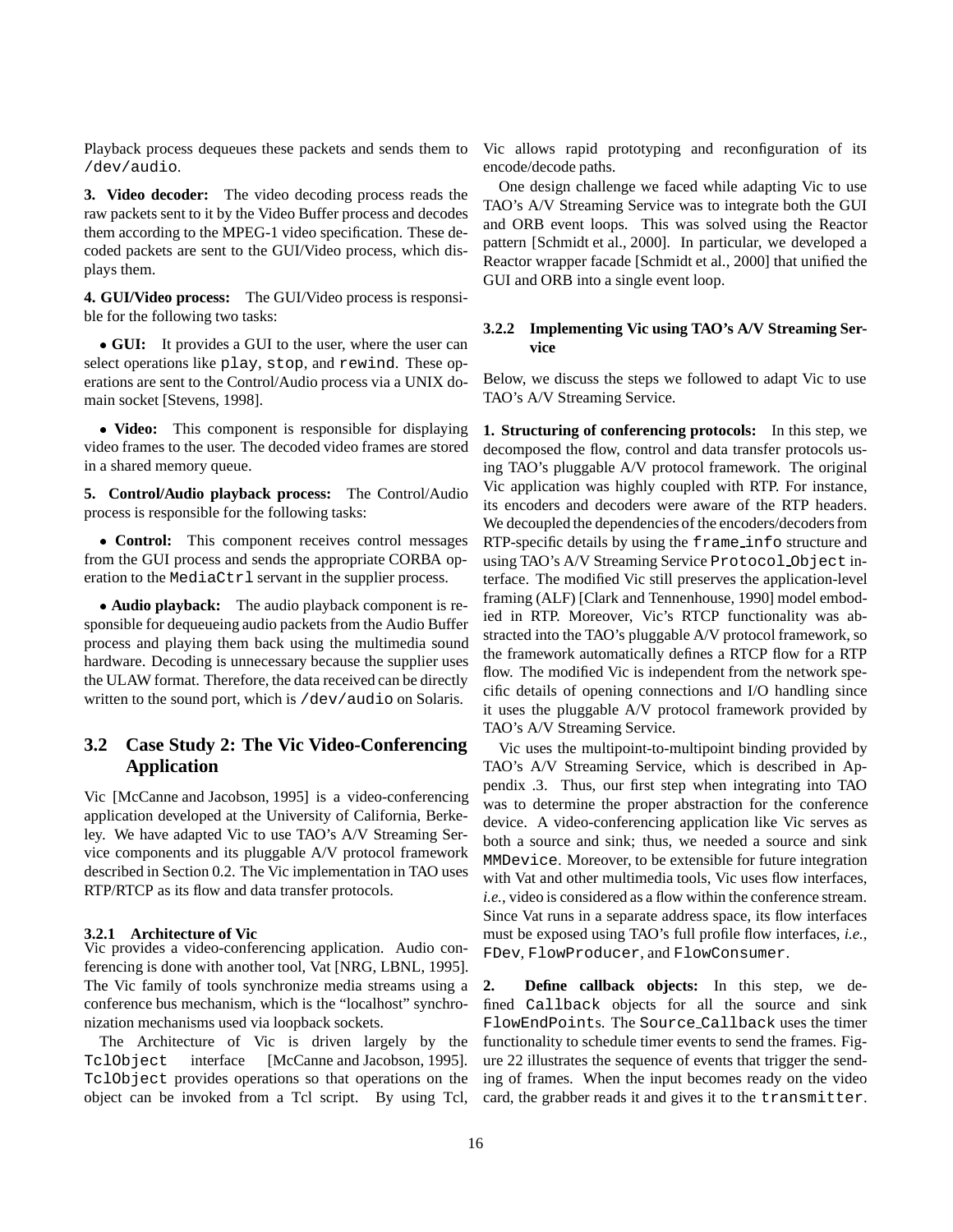

Figure 22: Architecture of Vic using TAO's A/V Streaming Service

The transmitter then uses the Source Callback object to schedule a timer to send the frames at the requested bit rate using a bitrate buffer.

On the sink-side, when a packet arrives on the network the receive frame upcall is done on the Sink Callback object which using the frame info structure gives it to the right Source object , which then passes it to the right decoder. To implement RTCP functionality, Vic implements a RTCP Callback to provide Vic-specific source objects.

**3. Select a centralized or distributed conference configuration:** In this step, we have ensured that Vic can function both as a participant in a centralized conference, as well as a loosely-coupled distributed conference. This flexibility is achieved by checking for a StreamCtrl object in the Naming Service and creating new StreamCtrl if one is not found in the Naming Service. Thus, by running a StreamCtrl control process that registers itself with the Naming Service, all Vic participants will become part of a centralized conference, which can be controlled from the control process. Conversely, when no such process is run, Vic reverts to the loosely controlled model by creating its own Streamctrl and transmitting on the multicast address.

## **4 Performance Results**

This section describes the design and results of three performance experiments we conducted using TAO's A/V Streaming Service.

## **4.1 CORBA/ATM Testbed**

The experiments in this section were conducted using a FORE systems ASX-1000 ATM switch connected to two dual-processor UltraSPARC-2s running Solaris 2.5.1. The ASX-1000 is a 96 Port, OC12 622 Mbs/port switch. Each UltraSPARC-2 contains a 300 MHz Super SPARC CPUs with a 1 Megabyte cache per-CPU. The Solaris 2.5.1 TCP/IP protocol stack is implemented using the STREAMS communication framework [Ritchie, 1984].

Each UltraSPARC-2 has 256 Mbytes of RAM and an ENI-155s-MF ATM adaptor card, which supports 155 Megabits per-sec (Mbps) SONET multimode fiber. The Maximum Transmission Unit (MTU) on the ENI ATM adaptor is 9,180 bytes. Each ENI card has 512 Kbytes of on-board memory. A maximum of 32 Kbytes is allotted per ATM virtual circuit connection for receiving and transmitting frames (for a total of 64 Kb). This allows up to eight switched virtual connections per card. The CORBA/ATM hardware platform is shown in Figure 23.



Figure 23: Hardware for the CORBA/ATM Testbed

## **4.2 CPU Usage of the MPEG decoder**

The aim of this experiment is to determine the CPU overhead associated with decoding and playing MPEG-1 frames in soft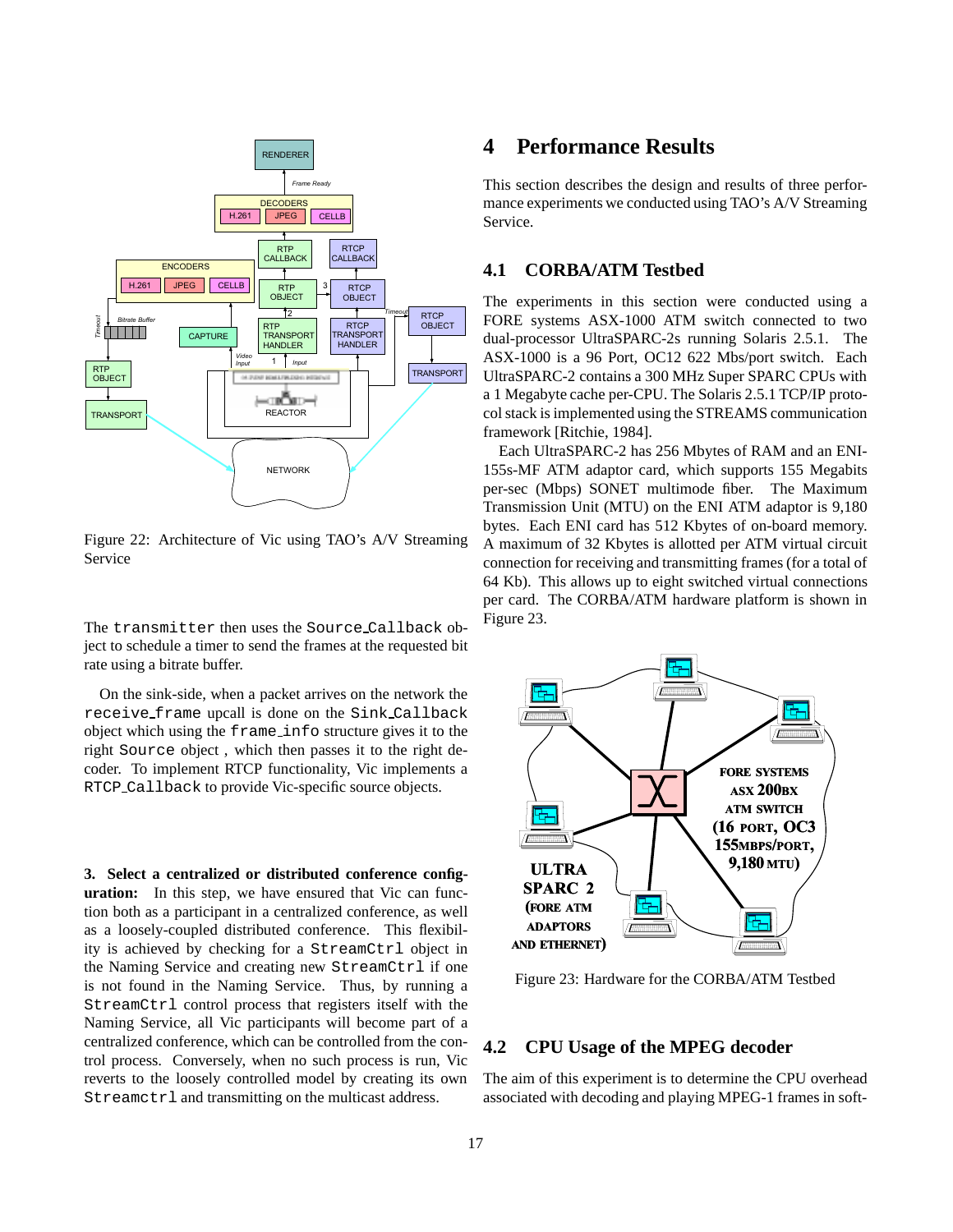ware. To measure this, we used the MPEG/ULAW A/V player application described in Section 0.3.

We used the application to view two movies, one of size 128x96 pixels and the other of size 352x240 pixels. We measured the percentage CPU usage for different *frame rates*. The frame rate is the number of video frames displayed by the viewer per second.

The results are shown in Figure 24. These results indicate



Figure 24: CPU Usage of the MPEG Decoder

that for large frame sizes  $(352x240)$ , MPEG decoding in software becomes expensive, and the CPU usage becomes 100% while playing 12 frames per second, or higher. However, for smaller frame sizes (128x96), MPEG decoding in software does not cause heavy CPU utilization. At 30 frames per second, CPU utilization is  $\sim$ 38%.

## **4.3 A/V Stream Throughput**

The aim of this experiment is to illustrate that TAO's A/V Streaming Service does not introduce appreciable overhead in transporting data. To demonstrate this, we wrote a TCP-based data streaming component and integrated it with TAO's A/V service. The producer in this application establishes a stream with the consumer, using the stream establishment mechanism discussed in Section 0.2.3. Once the stream is established, it streams data via TCP to the consumer.

We measured the throughput, *i.e.*, the number of bytes per second sent by the supplier to the consumer, obtained by this streaming application. We then compared this throughput with the following two configurations:

- *TCP transfer i.e.*, by a pair of application processes that do not use the CORBA A/V Streaming Service stream establishment protocol. In this case, Sockets and TCP were the network programming API and data transfer protocol, respectively. This is the "ideal" case since there is no additional ORB-related or presentation layer overhead.
- *ORB transfer i.e.*, the throughput obtained by a stream that used an *octet stream* passed through the TAO [Schmidt et al., 1998a] CORBA ORB. In this case, the IIOP data path was the data transfer mechanism.

We measured the throughput obtained by varying the buffer size of the sender, *i.e.*, the number of bytes written by the supplier in one write system call. In each stream, the supplier sent 64 megabytes of data to the consumer.

The results shown in Figure 25 indicate that, as expected, the A/V Streaming Service does not introduce any appreciable overhead to streaming the data. In the case of us-



Figure 25: Throughput Results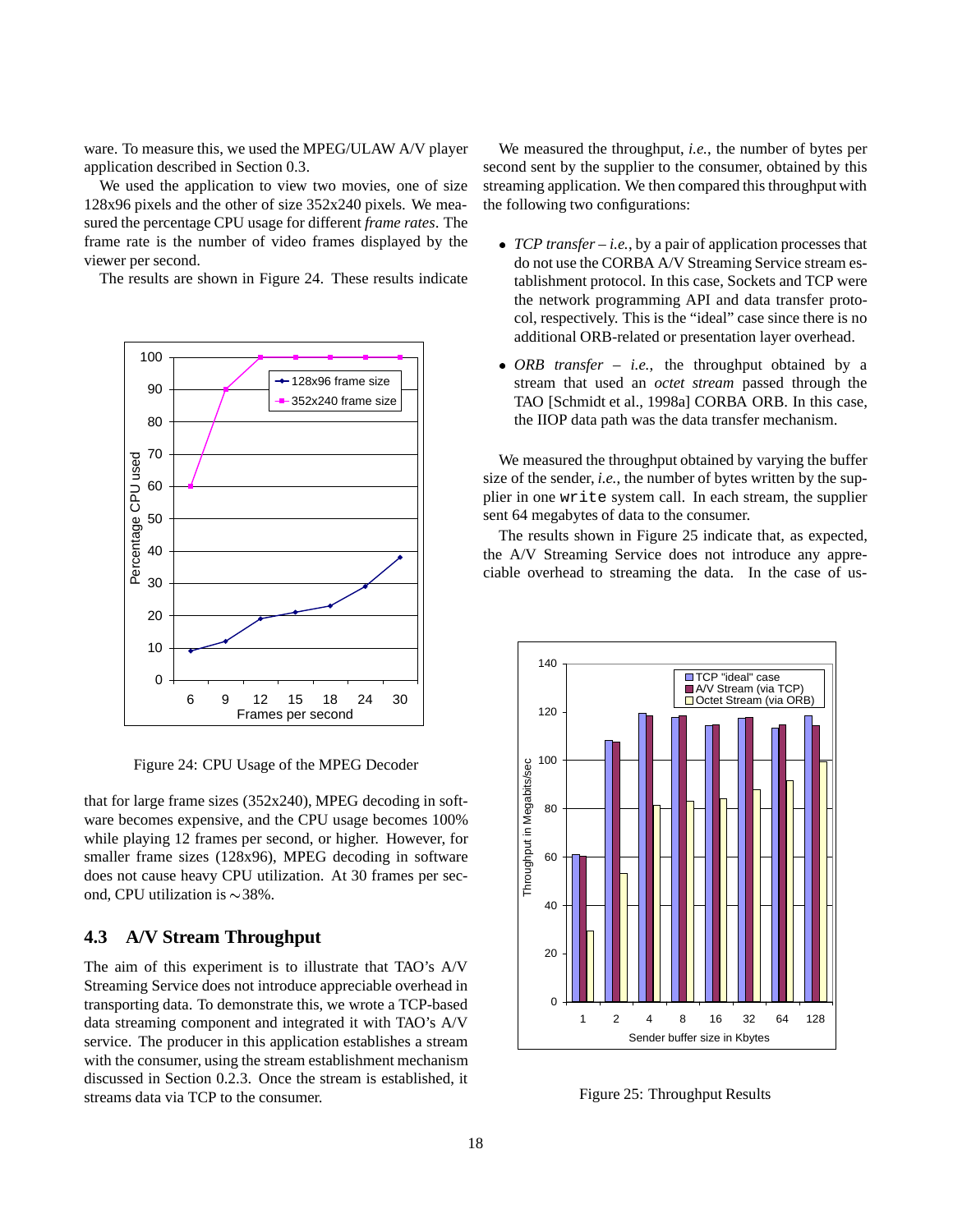ing IIOP as the data transfer layer, the benchmark incurs additional performance overhead. This overhead arises from the dynamic memory allocation, data-copying, and marshaling/demarshaling performed by the ORB's IIOP protocol engine [Gokhale and Schmidt, 1996]. In general, however, a well-designed ORB can achieve performance equivalent to sockets for higher buffer sizes due to various optimizations, such as eliding (de)marshaling overhead for octet data [Gokhale and Schmidt, 1999]

The largest disparity occurred for smaller buffer sizes, where the performance of the ORB was approximately half that of the TCP and A/V streaming implementations. As the buffer size increases, however, the ORB performance improves considerably and attains nearly the same throughput as TCP and A/V streaming. Clearly, there is a fixed amount of overhead in the ORB that is amortized and minimized as the size of the data payload increases.

## **4.4 Stream Establishment Latency**

This experiment measures the time required to establish a stream using TAO's implementation of the CORBA A/V stream establishment protocol described in Section 0.2.3. We measured the stream establishment latency for the two concurrency strategies, process-based strategy and reactive strategy, described in Section 0.2.3.

The timer starts when the consumer gets the object reference for the supplier's MMDevice servant from the Naming Service. The timer stops when the stream has been established, *i.e.*, when a TCP connection has been established between the consumer and the supplier.

We measured the stream establishment time as the number of concurrent consumers establishs connections with the supplier increased from 1 to 10. The results are shown in Figure 26. When the supplier's MMDevice is configured to use the process-based concurrency strategy (described in Section 0.2.3), the time taken to establish the stream is higher, due to the overhead of process creation. For instance, when 10 concurrent consumers establish a stream with the producer simultaneously, the average latency observed is about 2.25 seconds with the process-based concurrency strategy. With the reactive concurrency strategy, the latency is only about 0.4 seconds.

The process-based strategy is well-suited for supplier devices that have multiple streams, *e.g.*, a video camera that broadcasts a live feed to many clients. In contrast, the reactive concurrency strategy is well-suited for consumer devices that have few streams, *e.g.*, a display device that has only one or two streams.



Figure 26: Stream Establishment Latency Results

## **5 Concluding Remarks**

The demand for high quality multimedia streaming is growing, both over the Internet and for intranets. Distributed object computing is also maturing at a rapid rate due to middleware technologies like CORBA. The flexibility and adaptability offered by CORBA makes it very attractive for use in streaming technologies, as long as the requirements of performancesensitive multimedia applications can be met.This chapter illustrates an approach to building standards-based, flexible, adaptive, multimedia streaming applications using CORBA.

Furthermore, there is a lot of activity in the codec community in designing new formats for audio and video transmission. Active research is also being done in designing new flow and data transfer protocols for multimedia. In such situations, a flexible framework which makes use of the A/V interfaces and also abstracts the network/protocol details is needed to adapt to the new developments. In this chapter we have presented a pluggable A/V protocol framework which provides the capability to rapidly adapt to new flow and data transfer protocols.

With growing demand for real-time multimedia streaming and conferencing with increase in network bandwidth and the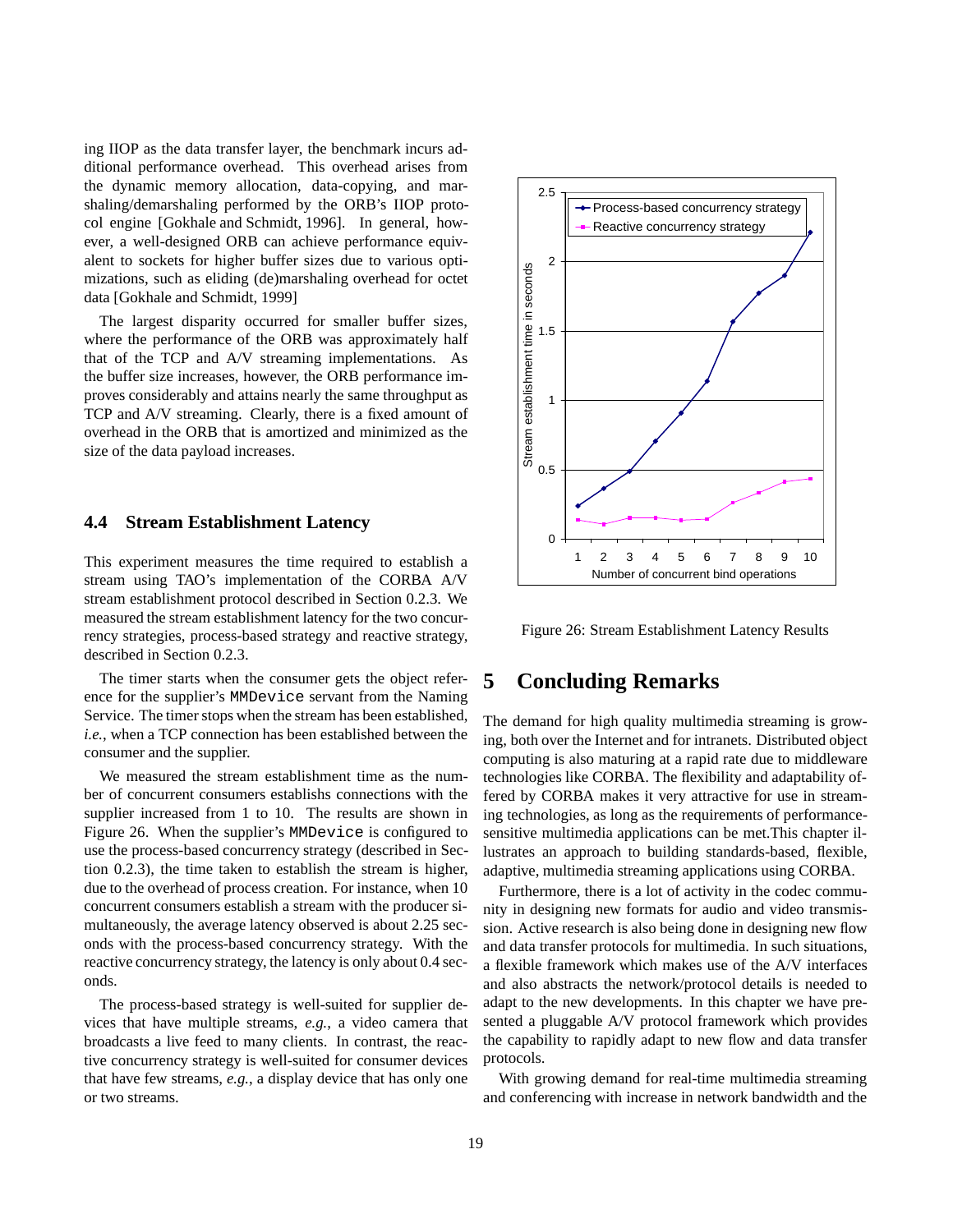spread of the Internet, TAO provides the first freely-available, open-source implementation of the CORBA Audio/Video Streaming Service specification *i.e.*, flow interfaces, point-tomultipoint binding and multipoint-to-multipoint binding for conferencing applications. Our experience with TAO's A/V implementation indicates that the standard CORBA specification defines a flexible and efficient model for developing flexible and high-performance multimedia streaming applications.

While designing and implementing the CORBA A/V Streaming Service, we learned a number of lessons:

**1:** We found that CORBA simplifies a number of common network programming tasks, such as parsing untyped data and performing byte-order conversions.

**2:** We found that using CORBA to define the operations supported by a supplier in an IDL interface made it much easier to express the capabilities of the application, as described in Section 0.2.3.

**3:** Our measurements presented in Section 0.4 revealed that while CORBA provides solutions to many recurring problems in network programming, using CORBA for data transfer in bandwidth-intensive applications is not as efficient as using lower-level protocols like TCP, UDP, or ATM directly. Thus, an important benefit of the TAO A/V Streaming Service is to provide applications the advantages of using CORBA IIOP in their stream establishment and control modules, while allowing the use of more efficient data transfer protocols for multimedia streaming.

**4:** Enhancing an existing A/V streaming application to use CORBA was a key design challenge. By applying patterns, such as the *State*, *Strategy*, [Gamma et al., 1995] and *Reactor* [Schmidt et al., 2000], we found it was much easier to address these design issues. Thus, the use of patterns helped us rework the architecture of an existing MPEG A/V player and make it more amenable to distributed object computing middleware, such as CORBA.

**5:** Building the CORBA A/V Streaming Service also helped us improve TAO, the CORBA ORB used to implement the service. An important feature added to TAO was support for *nested upcalls*. This feature allows a CORBA-enabled application to respond to incoming CORBA operations, while it is making a CORBA operation on a remote object. During the development of the A/V Streaming Service, we also applied many optimizations to TAO and its IDL compiler, particularly for sequences of octets and the CORBA: : Any type.

All the C++ source code, documentation, and benchmarks for TAO and its A/V Streaming Service is available at www.cs.wustl.edu/~schmidt/TAO.html.

## **References**

- [Arulanthu et al., 2000] Arulanthu, A. B., O'Ryan, C., Schmidt, D. C., Kircher, M., and Parsons, J. (2000). The Design and Performance of a Scalable ORB Architecture for CORBA Asynchronous Messaging. In *Proceedings of the Middleware 2000 Conference*. ACM/IFIP.
- [Box, 1997] Box, D. (1997). *Essential COM*. Addison-Wesley, Reading, Massachusetts.
- [Buschmann et al., 1996] Buschmann, F., Meunier, R., Rohnert, H., Sommerlad, P., and Stal, M. (1996). *Pattern-Oriented Software Architecture – A System of Patterns*. Wiley and Sons, New York.
- [Chen et al., 1995] Chen, S., Pu, C., Staehli, R., Cowan, C., and Walpole, J. (1995). A Distributed Real-Time MPEG Video Audio Player. In *Fifth International Workshop on Network and Operating System Support of Digital Audio and Video*.
- [Clark and Tennenhouse, 1990] Clark, D. D. and Tennenhouse, D. L. (1990). Architectural Considerations for a New Generation of Protocols. In *Proceedings of the Symposium on Communications Architectures and Protocols (SIGCOMM)*, pages 200–208, Philadelphia, PA. ACM.
- [Deering and Cheriton, 1990] Deering, S. E. and Cheriton, D. R. (May 1990). Multicast routing in datagram internetworks and extended LANs. *ACM Transactions on Computer Systems*, 8(2):85–110.
- [Eide et al., 1997] Eide, E., Frei, K., Ford, B., Lepreau, J., and Lindstrom, G. (1997). Flick: A Flexible, Optimizing IDL Compiler. In *Proceedings of ACM SIGPLAN '97 Conference on Programming Language Design and Implementation (PLDI)*, Las Vegas, NV. ACM.
- [et al., 1996] et al., D. D. (1996). Vaudeville: A High Performance, Voice Activated Teleconferencing Application. Department of Computer Science, Technical Report WUCS-96-18, Washington University, St. Louis.
- [Fan et al., 1998] Fan, L., Cao, P., Almeida, J., and Broder, A. (1998). Summary Cache: A Scalable Wide-Area Web Cache Sharing Protocol. In *SIGCOMM 98*, pages 254–265. SIGS.
- [Gamma et al., 1995] Gamma, E., Helm, R., Johnson, R., and Vlissides, J. (1995). *Design Patterns: Elements of Reusable Object-Oriented Software*. Addison-Wesley, Reading, Massachusetts.
- [Gill et al., 2001] Gill, C. D., Levine, D. L., and Schmidt, D. C. (2001). The Design and Performance of a Real-Time CORBA Scheduling Service. *Real-Time Systems, The International Journal of Time-Critical Computing Systems, special issue on Real-Time Middleware*, 20(2).
- [Gokhale and Schmidt, 1996] Gokhale, A. and Schmidt, D. C. (1996). Measuring the Performance of Communication Middleware on High-Speed Networks. In *Proceedings of SIGCOMM '96*, pages 306–317, Stanford, CA. ACM.
- [Gokhale and Schmidt, 1998] Gokhale, A. and Schmidt, D. C. (1998). Measuring and Optimizing CORBA Latency and Scalability Over High-speed Networks. *Transactions on Computing*, 47(4).
- [Gokhale and Schmidt, 1999] Gokhale, A. and Schmidt, D. C. (1999). Optimizing a CORBA IIOP Protocol Engine for Minimal Footprint Multimedia Systems. *Journal on Selected Areas in Communications special issue on Service Enabling Platforms for Networked Multimedia Systems*, 17(9).
- [Harrison et al., 1997] Harrison, T. H., Levine, D. L., and Schmidt, D. C. (1997). The Design and Performance of a Real-time CORBA Event Service. In *Proceedings of OOPSLA '97*, pages 184–199, Atlanta, GA. ACM.
- [Henning and Vinoski, 1999] Henning, M. and Vinoski, S. (1999). *Advanced CORBA Programming With C++*. Addison-Wesley, Reading, Massachusetts.
- [Hu et al., 1998] Hu, J., Mungee, S., and Schmidt, D. C. (1998). Principles for Developing and Measuring High-performance Web Servers over ATM. In *Proceedings of INFOCOM '98*.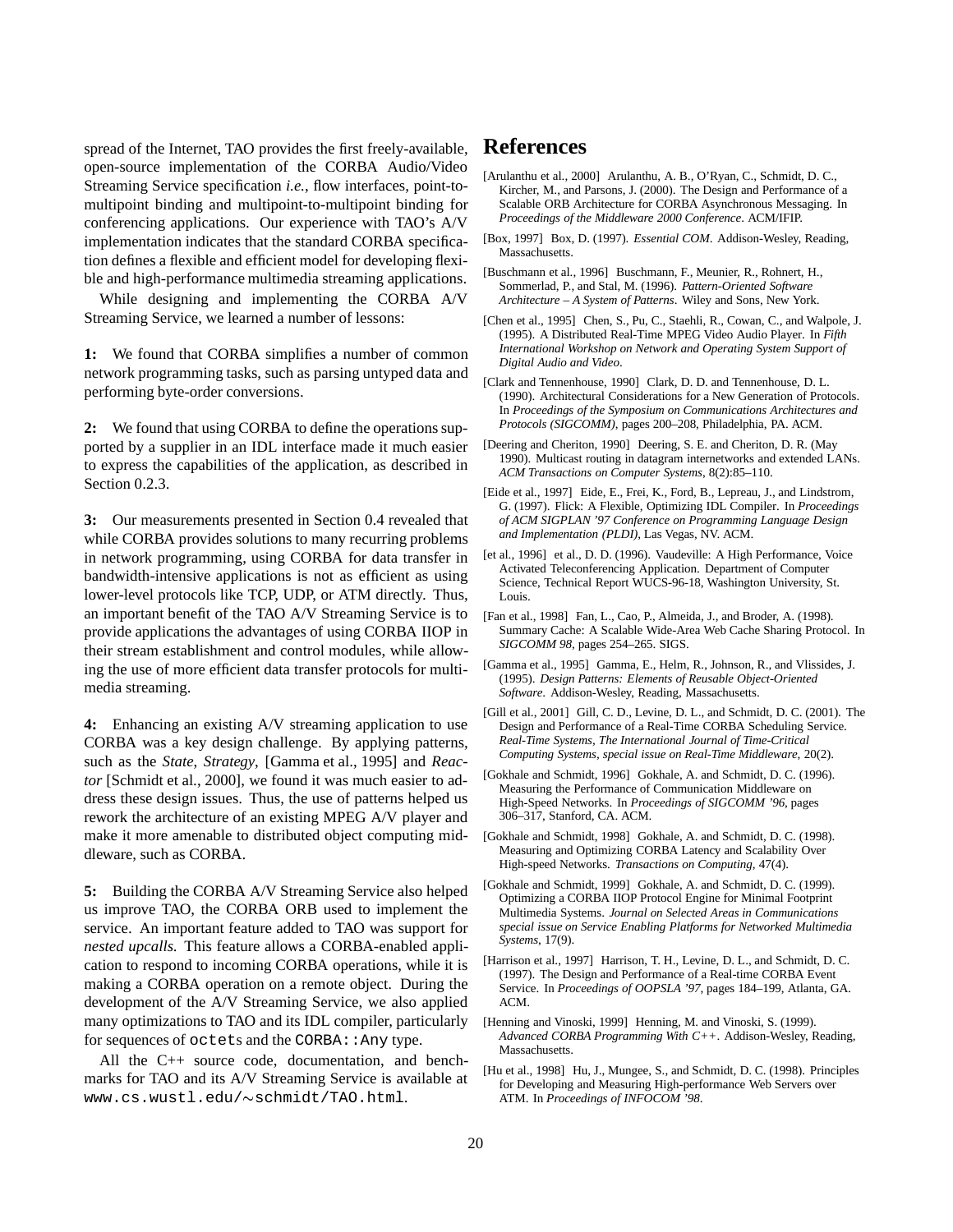- [Hu et al., 1997] Hu, J., Pyarali, I., and Schmidt, D. C. (1997). Measuring the Impact of Event Dispatching and Concurrency Models on Web Server Performance Over High-speed Networks. In *Proceedings of the*  $2^{nd}$ *Global Internet Conference*. IEEE.
- [Huard and Lazar, 1998] Huard, J.-F. and Lazar, A. (1998). A Programmable Transport Architecture with QOS Guarantees. *IEEE Communications Magazine*, 36(10):54–62.
- [Internet Engineering Task Force, 2000a] Internet Engineering Task Force (2000a). Differentiated Services Working Group (diffserv) Charter. www.ietf.org/html.charters/diffserv-charter.html.
- [Internet Engineering Task Force, 2000b] Internet Engineering Task Force (2000b). Integrated Services Working Group (intserv) Charter. www.ietf.org/html.charters/intserv-charter.html.
- [ISO, 1993] ISO (1993). *Coding Of Moving Pictures And Audio For Digital Storage Media At Up To About 1.5 Mbit/s*. International Organisation for Standardisation.
- [Kuhns et al., 1999] Kuhns, F., Schmidt, D. C., and Levine, D. L. (1999). The Design and Performance of a Real-time I/O Subsystem. In *Proceedings of the* <sup>5</sup>th *IEEE Real-Time Technology and Applications Symposium*, pages 154–163, Vancouver, British Columbia, Canada. IEEE.
- [Kuhns et al., 2000] Kuhns, F., Schmidt, D. C., O'Ryan, C., and Levine, D. (2000). Supporting High-performance I/O in QoS-enabled ORB Middleware. *Cluster Computing: the Journal on Networks, Software, and Applications*, 3(3).
- [McCanne and Jacobson, 1995] McCanne, S. and Jacobson, V. (1995). Vic: A Flexible Framework for Packet Video. In *ACM Multimedia 95*, pages 511–522, New York. ACM Press.
- [Meyer, 1989] Meyer, B. (1989). *Object Oriented Software Construction*. Prentice Hall, Englewood Cliffs, NJ.
- [Mungee et al., 1999] Mungee, S., Surendran, N., and Schmidt, D. C. (1999). The Design and Performance of a CORBA Audio/Video Streaming Service. In *Proceedings of the Hawaiian International Conference on System Sciences*.
- [NRG, LBNL, 1995] NRG, LBNL (1995). LBNL Audio Conferencing Tool (vat). ftp://ftp.ee.lbl.gov/conferencing/vat/.
- [Object Management Group, 1999] Object Management Group (1999). *The Common Object Request Broker: Architecture and Specification*. Object Management Group, 2.3 edition.
- [Object Management Group, 2000] Object Management Group (2000). *The Common Object Request Broker: Architecture and Specification*. Object Management Group, 2.4 edition.
- [Object Management Group, 2001] Object Management Group (2001). *The Common Object Request Broker: Architecture and Specification*. Object Management Group, 2.6 edition.
- [OMG, 1996] OMG (1996). *Property Service Specification*. Object Management Group, 1.0 edition.
- [OMG, 1997a] OMG (1997a). *Control and Management of A/V Streams specification*. Object Management Group, OMG Document telecom/97-05-07 edition.
- [OMG, 1997b] OMG (1997b). *CORBAServices: Common Object Services Specification, Revised Edition*. Object Management Group, 97-12-02 edition.
- [O'Ryan et al., 2000] O'Ryan, C., Kuhns, F., Schmidt, D. C., Othman, O., and Parsons, J. (2000). The Design and Performance of a Pluggable Protocols Framework for Real-time Distributed Object Computing Middleware. In *Proceedings of the Middleware 2000 Conference*. ACM/IFIP.
- [Pyarali et al., 1996] Pyarali, I., Harrison, T. H., and Schmidt, D. C. (1996). Design and Performance of an Object-Oriented Framework for High-Performance Electronic Medical Imaging. *USENIX Computing Systems*, 9(4).
- [Pyarali et al., 1999] Pyarali, I., O'Ryan, C., Schmidt, D. C., Wang, N., Kachroo, V., and Gokhale, A. (1999). Applying Optimization Patterns to the Design of Real-time ORBs. In *Proceedings of the* <sup>5</sup>th *Conference on Object-Oriented Technologies and Systems*, San Diego, CA. USENIX.
- [RealNetworks, 1998] RealNetworks (1998). Realvideo player. www.real.com.
- [Ritchie, 1984] Ritchie, D. (1984). A Stream Input–Output System. *AT&T Bell Labs Technical Journal*, 63(8):311–324.
- [Schmidt, 1995] Schmidt, D. C. (1995). Reactor: An Object Behavioral Pattern for Concurrent Event Demultiplexing and Event Handler Dispatching. In Coplien, J. O. and Schmidt, D. C., editors, *Pattern Languages of Program Design*, pages 529–545. Addison-Wesley, Reading, Massachusetts.
- [Schmidt et al., 1998a] Schmidt, D. C., Levine, D. L., and Mungee, S. (1998a). The Design and Performance of Real-Time Object Request Brokers. *Computer Communications*, 21(4):294–324.
- [Schmidt et al., 1998b] Schmidt, D. C., Mungee, S., Flores-Gaitan, S., and Gokhale, A. (1998b). Alleviating Priority Inversion and Non-determinism in Real-time CORBA ORB Core Architectures. In *Proceedings of the* <sup>4</sup>th *IEEE Real-Time Technology and Applications Symposium*, Denver, CO. IEEE.
- [Schmidt et al., 2001] Schmidt, D. C., Mungee, S., Flores-Gaitan, S., and Gokhale, A. (2001). Software Architectures for Reducing Priority Inversion and Non-determinism in Real-time Object Request Brokers. *Journal of Real-time Systems, special issue on Real-time Computing in the Age of the Web and the Internet*, 21(2).
- [Schmidt et al., 2000] Schmidt, D. C., Stal, M., Rohnert, H., and Buschmann, F. (2000). *Pattern-Oriented Software Architecture: Patterns for Concurrent and Networked Objects, Volume 2*. Wiley & Sons, New York.
- [Schmidt and Suda, 1994] Schmidt, D. C. and Suda, T. (1994). An Object-Oriented Framework for Dynamically Configuring Extensible Distributed Communication Systems. *IEE/BCS Distributed Systems Engineering Journal (Special Issue on Configurable Distributed Systems)*, 2:280–293.
- [Schulzrinne et al., 1994] Schulzrinne, H., Casner, S., Frederick, R., and Jacobson, V. (1994). RTP: A Transport Protocol for Real-Time Applications. *Internet-Draft*.
- [Stevens, 1993] Stevens, W. R. (1993). *TCP/IP Illustrated, Volume 1*. Addison-Wesley, Reading, Massachusetts.
- [Stevens, 1998] Stevens, W. R. (1998). *UNIX Network Programming, Volume 1: Networking APIs: Sockets and XTI, Second Edition*. Prentice-Hall, Englewood Cliffs, NJ.
- [SUN Microsystems, 1992] SUN Microsystems, I. (1992). *Sun Audio File Format*. Sun Microsystems, Inc.
- [Vxtreme, 1998] Vxtreme (1998). Vxtreme player. www.microsoft.com/netshow/vxtreme/.
- [Wollrath et al., 1996] Wollrath, A., Riggs, R., and Waldo, J. (1996). A Distributed Object Model for the Java System. *USENIX Computing Systems*, 9(4).

# **A Design Patterns used in the TAO A/V Streaming Service**

This section outlines the intents of all the patterns used in TAO's A/V Streaming Service and its pluggable A/V protocol framework. The references explore each pattern in greater depth.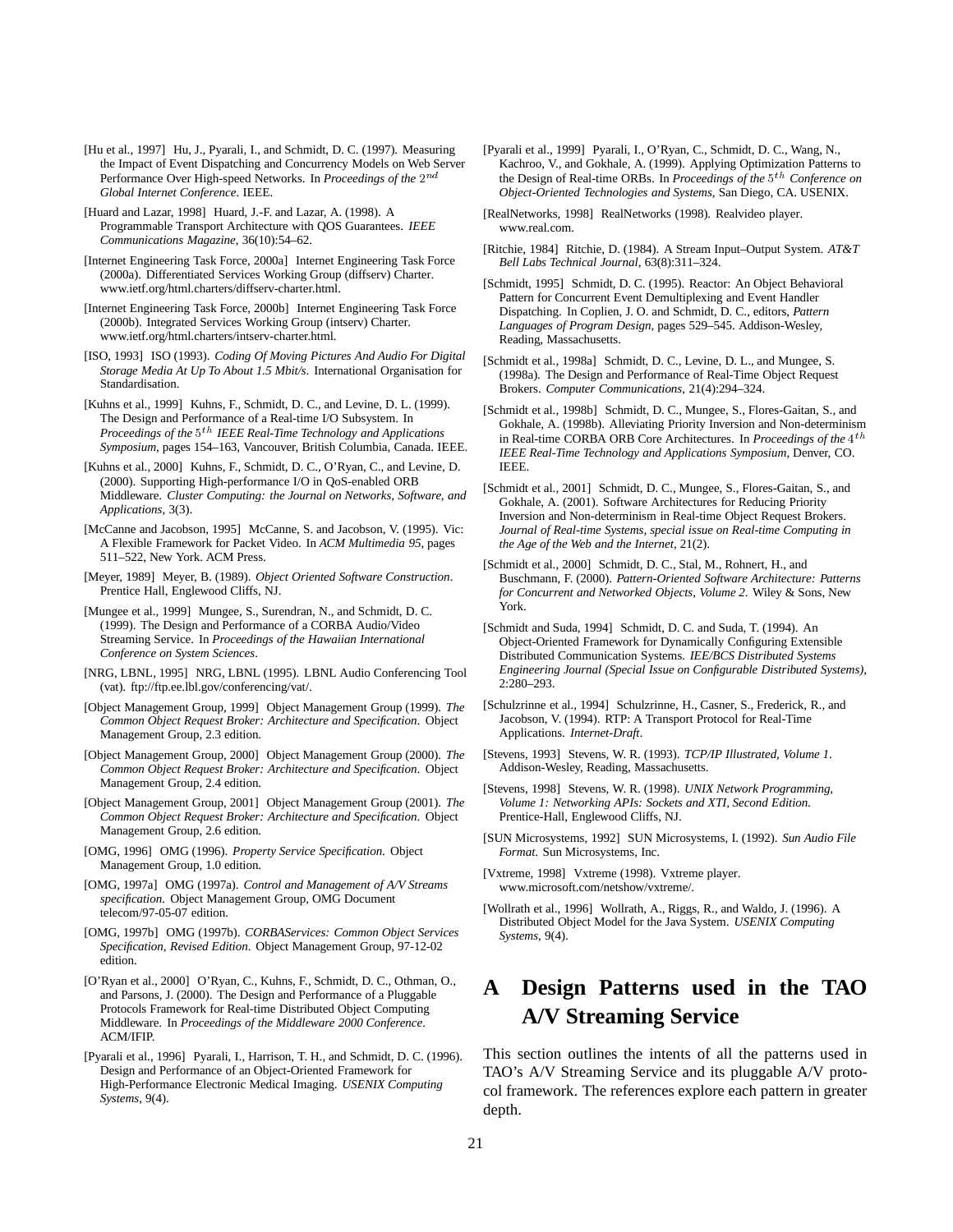**Abstract Factory pattern [Gamma et al., 1995]:** This pattern provides an interface for creating families of related or dependent objects without specifying their concrete classes.

**Acceptor-Connector pattern [Schmidt et al., 2000]:** This pattern decouples the connection and initialization of cooperating peer services in a distributed system from the processing performed by these peer services once they are connected and initialized.

**Adapter [Gamma et al., 1995]:** This pattern allows two classes to collaborate that were not designed originally to work together.

**Component Configurator [Schmidt et al., 2000]:** This pattern decouples the implementation of services from the time when they are configured.

**Double Dispatching [Gamma et al., 1995]:** In this pattern, when a call is dispatched to a method on a target object from a parent object, the target object in turn makes method calls on the parent object to access certain attributes in the parent object.

**Extension Interface [Schmidt et al., 2000]:** This pattern prevents bloating of interfaces and breaking of client code when developers add or modify functionality to existing components. Multiple extensions can be attached to the same component, each defining a contract between the component and its clients.

**Facade pattern [Gamma et al., 1995]** : This pattern provides a unified higher-level interface to a set of interfaces in a subsystem that makes the subsystem easier to use.

**Factory Method pattern [Gamma et al., 1995]:** This defines an interface for creating objects, but lets subclasses decide which class to instantiate.

**Leader/Follower pattern [Schmidt et al., 2000]:** This pattern provides a concurrency model where multiple threads efficiently demultiplex events received on I/O handles shared by the threads and dispatch event handlers that process the events.

**Layer pattern [Buschmann et al., 1996]:** This pattern helps to structure applications that can be decomposed into groups of subtasks in which each group of subtasks is at a particular level of abstraction.

**Reactor pattern [Schmidt et al., 2000]:** This pattern demultiplexes and dispatches requests that are delivered concurrently to an application by one or more clients.

**State pattern [Gamma et al., 1995]:** This pattern allows an object to alter its behavior when its internal state changes. The object will appear to change its class.

**Strategy pattern [Gamma et al., 1995]:** This pattern defines and encapsulates a family of algorithms and makes them interchangeable.

**Template Method [Gamma et al., 1995]:** This pattern defines the skeleton of an algorithm in an operation, deferring certain steps to subclasses.

# **B Overview of the CORBA Reference Model**

CORBA Object Request Brokers (ORBs) allow clients to invoke operations on distributed objects without concern for object location, programming language, OS platform, communication protocols and interconnects, and hardware [Henning and Vinoski, 1999]. Figure 27 illustrates the key components in the CORBA reference model [Object Management Group, 2001] that collaborate to provide this degree of portability, interoperability, and transparency.<sup>1</sup> Each component in the CORBA reference model is



Figure 27: Key components in the CORBA 2.x reference model

outlined below:

**Client:** A client is a *role* that obtains references to objects and invokes operations on them to perform application tasks. A client has no knowledge of the implementation of the object but does know its logical structure according to its interface. It also doesn't know of the object's location - objects can be remote or collocated relative to the client. Ideally, a client can access a remote object just like a local object, *i.e.*,  $object \rightarrow operation(\text{args})$ . Figure 27 shows how the underlying ORB components described below transmit remote operation requests transparently from client to object.

**Object:** In CORBA, an object is an instance of an OMG Interface Definition Language (IDL) interface. Each object is identified by an *object reference*, which associates one or more paths through which a client can access an object on a

<sup>&</sup>lt;sup>1</sup>This overview only focuses on the CORBA components relevant to this paper. For a complete synopsis of CORBA's components see [Object Management Group, 2000].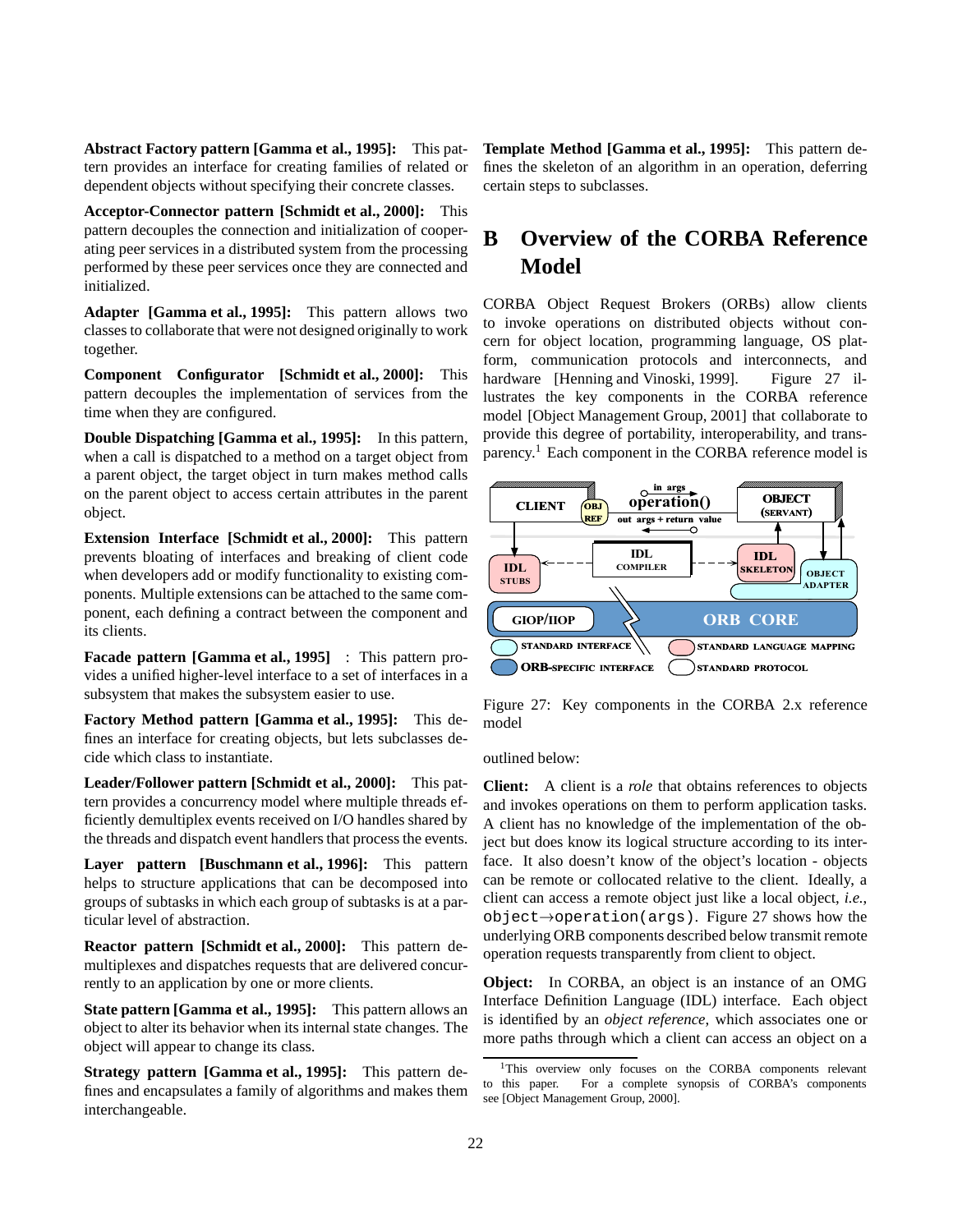server. An *object ID* associates an object with its implementation, called a servant, and is unique within the scope of an Object Adapter. Over its lifetime, an object has one or more servants associated with it that implement its interface.

**Servant:** This component implements the operations defined by an OMG IDL interface. In object-oriented (OO) languages, such as C++ and Java, servants are implemented using one or more class instances. In non-OO languages, such as C, servants are typically implemented using functions and structs. A client never interacts with servants directly, but always through objects identified by object references.

**ORB Core:** When a client invokes an operation on an object, the ORB Core is responsible for delivering the request to the object and returning a response, if any, to the client. An ORB Core is implemented as a run-time library linked into client and server applications. For objects executing remotely, a CORBA-compliant ORB Core communicates via a version of the General Inter-ORB Protocol (GIOP), such as the Internet Inter-ORB Protocol (IIOP) that runs atop the TCP transport protocol. In addition, custom Environment-Specific Inter-ORB protocols (ESIOPs) can also be defined.

**OMG IDL Stubs and Skeletons:** IDL stubs and skeletons serve as a "glue" between the client and servants, respectively, and the ORB. Stubs implement the *Proxy* pattern [Gamma et al., 1995] and marshal application parameters into a common message-level representation. Conversely, skeletons implement the *Adapter* pattern [Gamma et al., 1995] and demarshal the message-level representation back into typed parameters that are meaningful to an application.

**IDL Compiler:** An IDL compiler transforms OMG IDL definitions into stubs and skeletons that are generated automatically in an application programming language, such as C++ or Java. In addition to providing programming language transparency, IDL compilers eliminate common sources of network programming errors and provide opportunities for automated compiler optimizations [Eide et al., 1997].

**Object Adapter:** An Object Adapter is a composite component that associates servants with objects, creates object references, demultiplexes incoming requests to servants, and collaborates with the IDL skeleton to dispatch the appropriate operation upcall on a servant. Object Adapters enable ORBs to support various types of servants that possess similar requirements. This design results in a smaller and simpler ORB that can support a wide range of object granularities, lifetimes, policies, implementation styles, and other properties. Even though different types of Object Adapters may be used by an ORB, the only Object Adapter defined in the CORBA specification is the Portable Object Adapter (POA).

# **C Supporting Multiple Endpoint Binding Semantics in TAO's A/V Streaming Service**

The CORBA A/V Streaming Service can construct different topologies for establishing streams between stream endpoints. For instance, one-to-one, one-to-many, many-to-one, and many-to-many sources and sinks may need to be configured in the same stream binding. The need for certain stream endpoint bindings is dictated by the multimedia applications. For example, a video-on-demand application may require a point-to-point binding when sources and sinks are pre-selected. However, a video-conferencing application may require a multipoint-to-multipoint binding to receive from and transmit to various sources and sinks simultaneously.

This section illustrates the various stream and flow endpoint bindings that have been implemented in TAO's A/V Streaming Service and shows how stream endpoints are created and the connections are established. In TAO's A/V Streaming Service, we have implemented the standard point-to-point and point-to-multipoint bindings of the stream endpoints. In addition, we have used these configurations as building blocks for multipoint-to-multipoint bindings.

## **C.1 Point-to-Point Binding**

Below, we describe the sequence of steps during a point-topoint stream establishment, as defined by the CORBA A/V specification and implemented in TAO's A/V Streaming Service. In our example, we consider the stream establishment in a video-on-demand (VoD) application that is similar to the MPEG player application described in Section 0.3.1. As shown in Figure 28, the VoD server and VoD client device with two audio and video flows. The audio flow is carried



Figure 28: Video-on-Demand Consumer and Supplier

over TCP and video over UDP. The client must first locate the Server MMDevice reference and then pass its MMDevice as the A party and the Server MMDevice as the B party to the StreamCtrl.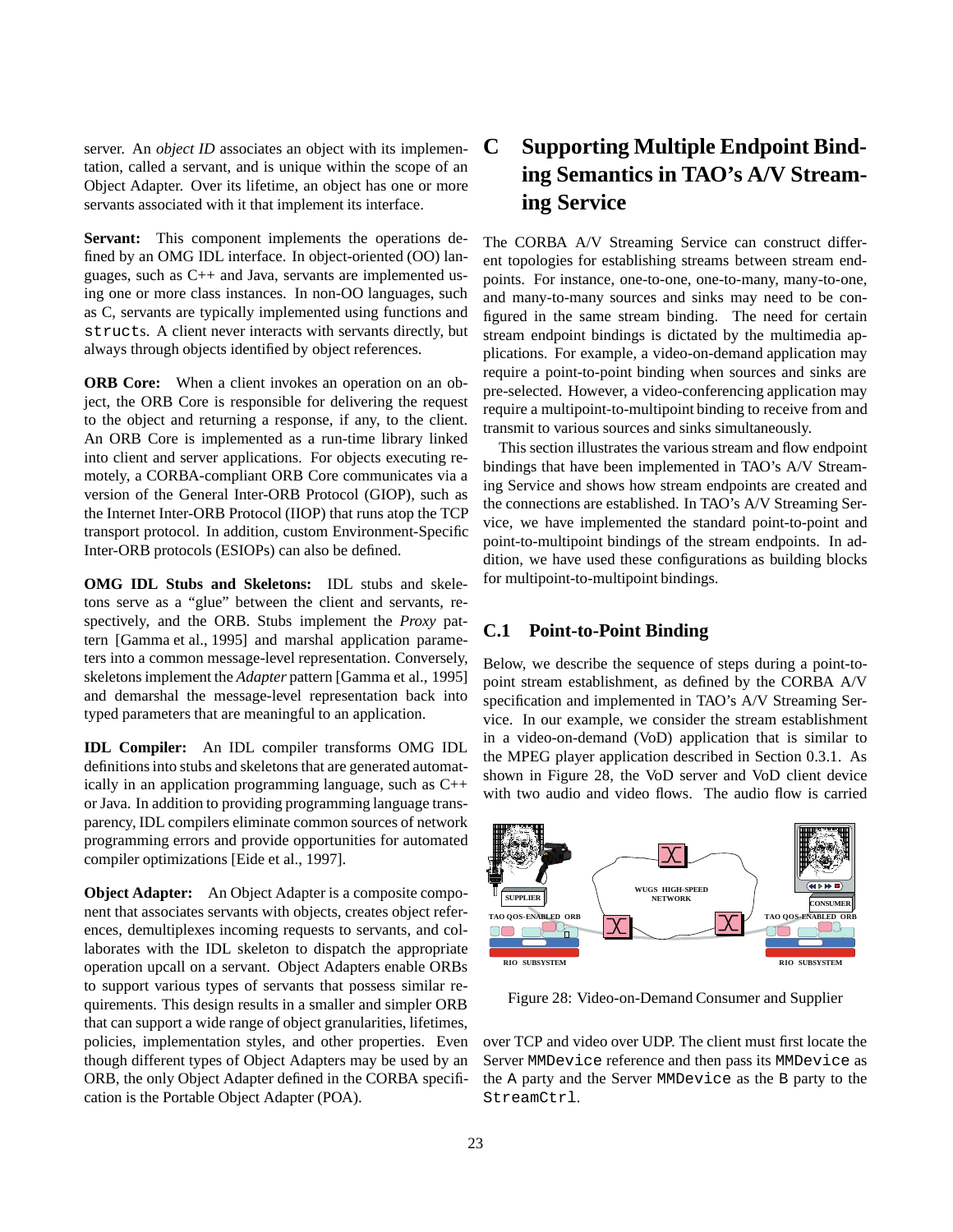**Endpoint creation:** At this point, the VDev and StreamEndpoint are created for this stream from the MMDevices. The client and server applications can choose either Process Strategy, where the endpoints are created in a separate process, or a Reactive Strategy, where the endpoints are created in the same process. The pluggable A/V protocol framework in TAO's A/V Streaming Service provides flexible *Concurrency Strategies* [Mungee et al., 1999] to create the endpoints, as described in Section 0.2.3.

**Creation of flowendpoints:** To create a full profile, an MMDevice can act as a container for FDevs. In this case, the MMDevice will create a FlowProducer or FlowConsumer from the FDev, depending on the direction of the flow specified in the flow specification parameter. The flow direction is always with respect to the A side. Thus, the direction "out" means that the flow originates from the A side to the B side, whereas "in" means that the flow originates from the B side to the A side.

In the above case, the server is streaming the data to the client. Therefore, the direction of the flow for both audio and video will be "in" and the MMDevice will create a Flowproducer from the audio and video FDevs on the server and a FlowConsumer from the audio and video FDevs on the client. These FlowProducers and FlowConsumers are then added to the StreamEndpoint using the add fep call.

The advantage of using the flow interfaces is that the FDevs can be shared across different applications. In our VoD server example, the audio and video processes could be running as two different processes and contain only the flow objects and a control process could add the FDevs from these two processes to the stream. Both flows can now be controlled through the same StreamCtrl interface. This configuration is a much more scalable and extensible approach than the implementation of a MPEG player described in Section 0.3.1, where the audio and video were treated as two separate streams.

**VDev configuration:** The StreamCtrl then calls set peer on each of the VDevs with the other VDevs. For light profiles, multimedia application developers are responsible for implementing the set peer call to check if all flows are compatible. For full profiles, the VDev interface is not used because the FlowEndPoint contain these configuration operations.

**Stream setup:** During this step the actual connections for the different flows are established. For light profiles, the flows do not have any interfaces and the flow specification should contain the transfer information for each flow. For example, the following flow specs are typically passed to the bind devs call from the VoD client:

"audio\in\MIME:audio/mpeg\\TCP=ace.cs.wustl.edu;10000"

and

"video\in\MIME:video/mpeg\\UDP=ace.cs.wustl.edu;8080" In these flow specs, the client is offering to listen for a TCP connection and the server will connect to the client. This configuration might be useful if the server is behind a firewall. The StreamCtrl calls connect on one of the StreamEndpoints passing the other StreamEndpoint, QoS, and the flow spec.

**Stream QoS negotiation:** The StreamEndpoint will first check if the the other StreamEndpoint has a negotiator property defined. If it does, StreamEndpoint calls negotiate on the negotiator and the client and server can negotiate the QoS. TAO's A/V Streaming Service provides a default implementation that can be overridden by the applications. The StreamEndpoint then queries the "AvailableProtocols" property on the other StreamEndpoint. If there is no common protocol the Stream setup will fail and the exception StreamOpDenied will be thrown.

**Light profile connection establishment:** The A party StreamEndpoint will then try to setup the stream for all its flows. For light profiles, the following steps are done for each flow:

**1:** The StreamEndpoint will extract the flow protocol and data transfer protocol information from the flow spec entry for this flow. If a network address is not specified then a default stream endpoint is picked.

**2:** The StreamEndpoint then does the following actions.

**3:** It goes through the list of flow protocol factories in the AV Core instance to find if there is any matching flow protocol. If no flow protocol is specified, it passes the protocol as the flow protocol string. TAO's A/V Streaming Service provides "no-op" implementations for all data transfer protocols so that the layering of the architecture is preserved and a uniform API is presented to the application. These no-op flow protocols do not process the frames – they simply pass them to the underlying data transfer protocol.

**4:** If a flow protocol factory matches the specified flow protocol/transfer protocol, the StreamEndpoint then checks for the data transfer protocol factory that matches the protocol specified for this flow.

**5:** After finding a matching data transfer protocol factory, it creates a one-shot acceptor for this flow passing the *Flow-ProtocolFactory* to the acceptor.

**6:** If the flow protocol factory has an associated control protocol factory, the StreamEndpoint then tries to match the data transfer factory for that, as well.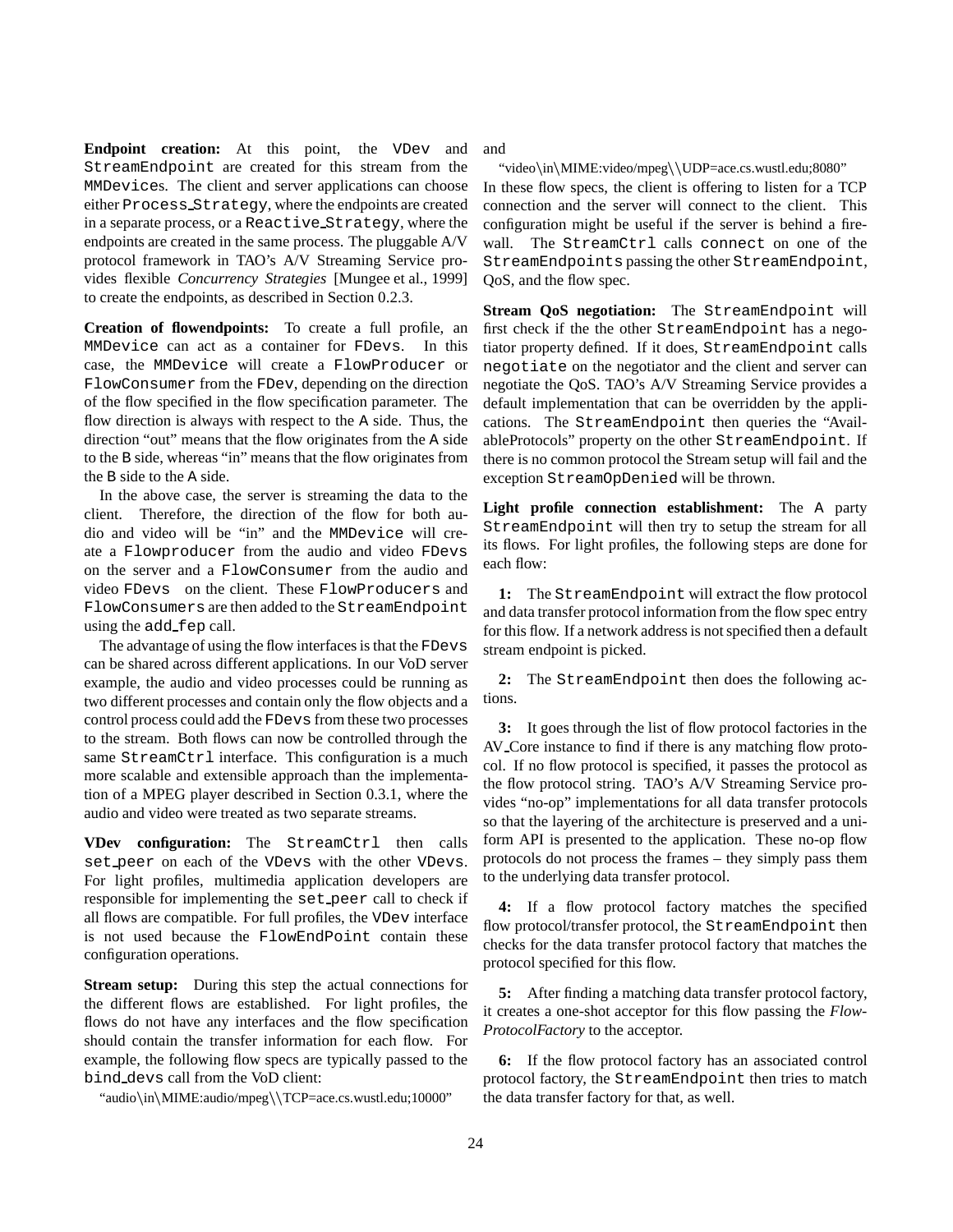

Figure 29: Acceptor Registry

Figure 29 illustrates the sequence of steps outlined above. In each step, the StreamEndpoint uses base interfaces, such as Protocol Factory, Transport Factory, and AV Acceptor. Therefore, it can be extended easily to support new flow and data transfer protocols. In addition, the address information is opaque to the StreamEndpoint and is passed down to the Acceptor that knows how to interpret it. Moreover, since the flow and data transfer protocols can be linked dynamically via the ACE Service Configurator mechanisms, applications can take advantage of these protocols by simply changing the name of the protocols in the flow spec.

After completing the preceding steps, the StreamEndpoint then calls the request connection operation on the B StreamEndpoint with the flowspec. The StreamEndpoint B performs the following steps for each of the flow:

**1:** It extracts the flow and data transfer protocol information from the flow spec entry for this flow. If a network address is not specified then a default stream endpoint is picked.

**2:** The StreamEndpoint then performs the following actions.

**3:** Finds a flow protocol factory matching the flow protocol specified for this flow and in the absence of a flow protocol tries to match a null flow protocol for the specified data transfer protocol.

**4:** Finds a matching data transfer protocol factory and creates a connector for it. Then it calls connect on the connector, passing it the flow protocol factory.

**5:** Upon establishing a data transfer connection, the connector creates a protocol object for this flow.

**6:** The flow protocol factory typically creates the application-level callback object and sets the protocol object on the Base EndPoint interface passed to it.

**7:** If an address was not specified for this flow then the StreamEndpoint does the similar steps for listening for those flows and extracts the network endpoints and inserts it into the flowspec to be sent back to the A StreamEndpoint.

The A StreamEndpoint after receiving the reverse flowspec does the connect for all the flows for which B StreamEndpoint is listening and also sets the peer address for connectionless protocols, such as UDP.

**Full profile connection establishment:** In the full profile, the flow specification does not contain the data transfer information for each flow since the flows are represented by flow interfaces and they need not be collocated in the same process. A StreamCtrl can be used to control different flows, each of which could reside on a different machine. In this case, each FlowEndPoint will need to know the network address information. In the full profile stream setup, bind is called on the StreamCtrl, passing the two StreamEndpoints.

Figure 30 illustrates the sequence of steps performed for a full profile point-to-point stream setup.



Figure 30: Full Profile Point to Point Stream Establishment

1: Flow endpoint matching: The StreamCtrl obtains the flow names in each StreamEndpoint by querying the "flows" property. For each flow name, it then obtains the FlowEndPoint using the get fep method on the StreamEndpoint. If the flowspec is empty all the flows are considered. Otherwise, only the specified flows are considered for stream establishment.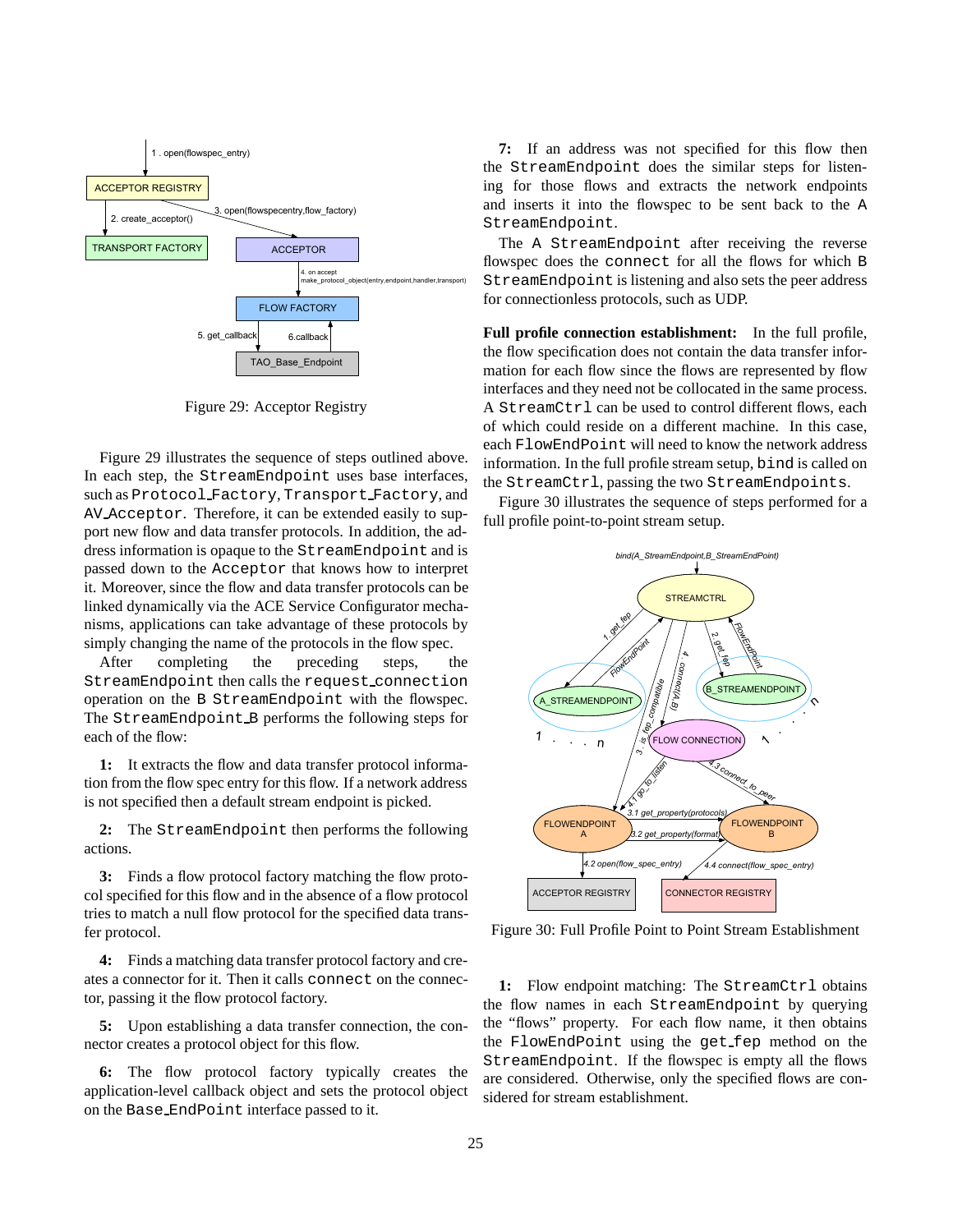It then goes through the list of FlowEndPoints trying to find a match between the FlowEndPoints on the A and B side. Two FlowEndPoints are said to match if is fep compatible returns true. This call checks to make sure that the format and the protocols of the two FlowEndPoints match. Applications can override this behavior to do more complex checks, such as checking for semantic nuances of device parameters. For example, the FlowEndPoint may want only a French audio stream, whereas the other FlowEndPoint may support only English. These requested semantics can be checked by querying the property "devParams" and by checking the value for "language."

The StreamEndpoint then tries to obtain a FlowConnection from the StreamCtrl. The application developer can set the FlowConnection object for each flow using the StreamCtrl. All operations on a stream are applied to the contained FlowConnections and by setting specialized FlowConnections the user can customize the behavior of the stream operations. If the stream does not have a FlowConnection then a default FlowConnection is created and set for that flow. The StreamEndpoint then calls connect on the FlowConnection with the producer and consumer endpoints with the flow QoS.

**2:** Flow configuration: The FlowConnection calls set peer on each of the FlowEndPoints during the connect operation and this will let the FlowEndPoints to check and set the peer FlowEndpoint's configuration. For example, a video consumer can check the ColourModel, ColourDepth, and VideoResolution and allocate a window for the specified resolution and also other display resources, *i.e.*, colormap, etc. In the case of audio, the quantization property can be used by the consumer to allocate appropriate decoder resources.

**3:** Flow connection establishment: In this step, the FlowConnection calls go\_to\_listen on one of the FlowEndPoints with the is mcast parameter set to false and also passes the flow protocol that was set on the FlowConnection using the use flow protocol operation. The FlowEndPoint can raise an exception failedToListen in which case the FlowConnection calls go to listen on the other FlowEndPoint.

In TAO's implementation the go to listen does the sequence of operations shown in Figure 29 to accept on the selected flow protocol and data transfer protocol and also if needed the control protocol for the flow. Since the FlowEndPoint also derives from Base EndPoint the Callback and Protocol Objects will be set on the endpoint. In the case of the FlowProducer the get timeout will be called on the Callback object to register for timeout events.

The FlowConnection then calls connect to peer on the other FlowEndPoint with the address returned by the listening FlowEndPoint and also the flowname. In the case of connectionless protocols, such as UDP, the listening FlowEndPoint may need to know the reverse channel to send the data in which case it can call the get rev channel operation to get it.

When FlowEndPoint calls connect to peer, sequence of steps shown in Figure 31 will occur to connect to the listening endpoint. With the above sequence of steps a



Figure 31: Connector Registry

stream will be established in a point-to-point binding between two multimedia devices.

## **C.2 Point-to-Multipoint Binding**

TAO's point-to-multipoint binding support is essential to handle broadcast/multicast streaming servers. With new technologies, such as Web Caching [Fan et al., 1998], multicast updates of web pages and streaming media files is becoming common place. In addition, it has become common on websites to broadcast live events using technologies like RealPlayer. For example, during the World Cup Cricket 99, millions of people listened to the live commentaries of the matches from the BBC website.

In such cases, it would be ideal for the servers to use multicast technologies like IP multicast to reduce server connections and load. TAO's point-to-multipoint binding essentially provides such an interface for a source to multicast the flows to multiple sinks as shown in figure 32. TAO's A/V Streaming Service implementation provides a binding based on IP multicast [Deering and Cheriton, 1990]. In this section we explain the sequence of steps that lead to a point-to-multipoint stream establishment both in the light and full profiles.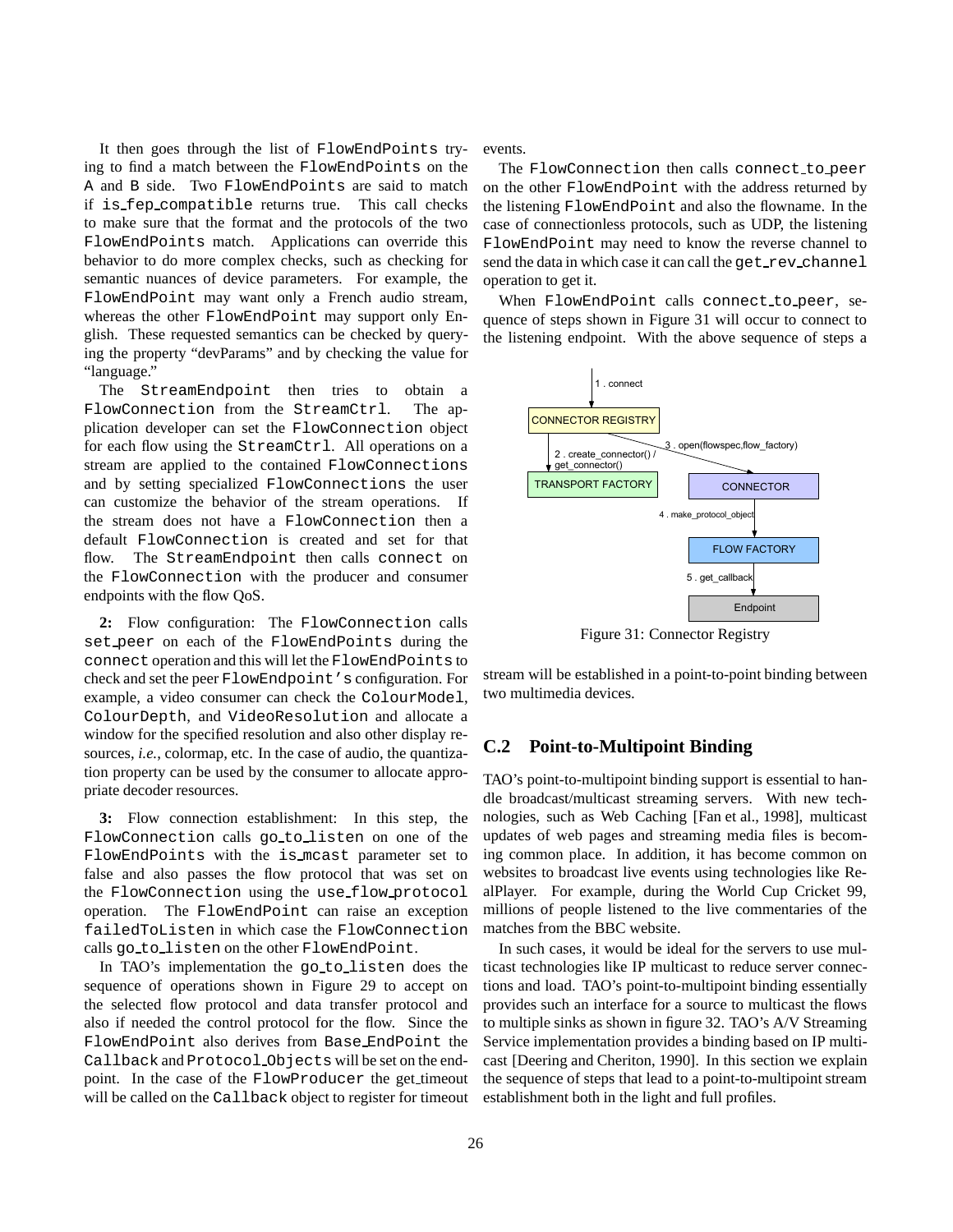

Figure 32: Point-to-Multipoint Binding

**Adding a multipoint source:** A multipoint source MMDevice must be added before any sinks can be added to the Stream. For example, the multicast server could add itself to the StreamCtrl and expose the StreamCtrl interface through a standard CORBA object location service, such as Naming or Trading. If the B party MMDevice parameter to bind devs is nil, the source is assumed to be a multicast source. As with a point-to-point stream, the endpoints for the source device are created, *i.e.*, the StreamEndpoint and VDev for light profiles, and the StreamEndpoint containing FlowProducers for the full profile. Unlike the point-to-point stream, however, there can only be FlowProducers in the MMDevice. Figure 33 shows the creation of endpoints in point-to-multipoint bindings.

**Multicast configuration interface:** In the case of a multipoint binding there can be numerous sinks. Therefore, the CORBA A/V Streaming Service specification provides an MCastConfigIf interface, which is used instead of using point-to-point VDev configurations. Upon addition of a multipoint source, the StreamCtrl creates a new MCastConfigIf interface and sets it as the multicast peer of the source VDev. This design allows the stream binding to use multicasting technologies to distribute the stream configuration information instead of using numerous point-to-point configurations.

The MCastConfigIf interface provides operations to set the initial configuration of the stream example via the set initial configuration operation. This operation can be called by the source VDev during the



Figure 33: Creation of Endpoints in the Point-to-Multipoint Binding

set MCast peer call. This information is conveyed to the multicast sink VDev during the set peer call on the MCastConfigIf when a multicast sink is added. The MCastConfigIf performs the configuration operation using point-to-point invocation on all sink VDevs.

**Adding multicast sinks:** When a sink wants to join a stream as a multicast sink, it can call bind devs with a nil A party MMDevice. This call will create the endpoints for the multicast sink, *i.e.* the StreamEndpoint and the VDev. For full profiles, the StreamEndpoint will contain FlowConsumers. For light profiles, the VDev is added to the MCastConfigIf.

**Multicast connection establishment:** The StreamCtrl then calls connect leaf on the multicast source endpoint for the multicast sink endpoint. In TAO, the connect leaf operation will throw the notSupported exception. The StreamCtrl will then try the IP multicast model using the multiconnect call on the source StreamEndpoint. The following steps occur when multiconnect is called on a StreamEndpoint A for each flow in the full profile:

**1:** The StreamEndpoint makes sure that the endpoint is indeed a FlowProducer.

**2:** It then checks to see if a FlowConnection interface exists for this flow in the StreamCtrl, which is obtained through the Related StreamCtrl property.